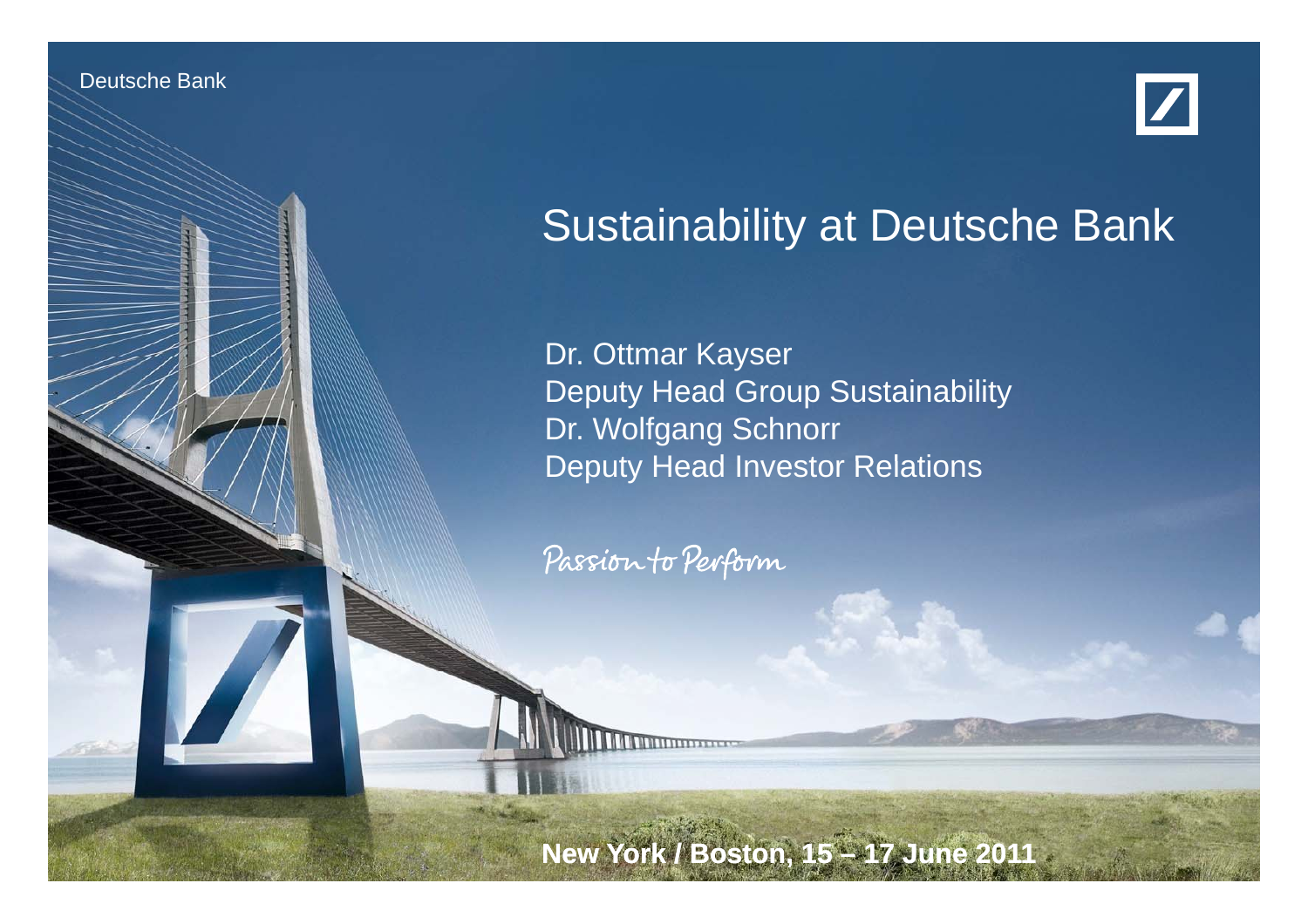

### **1Core aspects of Deutsche Bank's sustainability strategy**

- 2 Environmental aspects
- 3Social aspects
- 4Governance aspects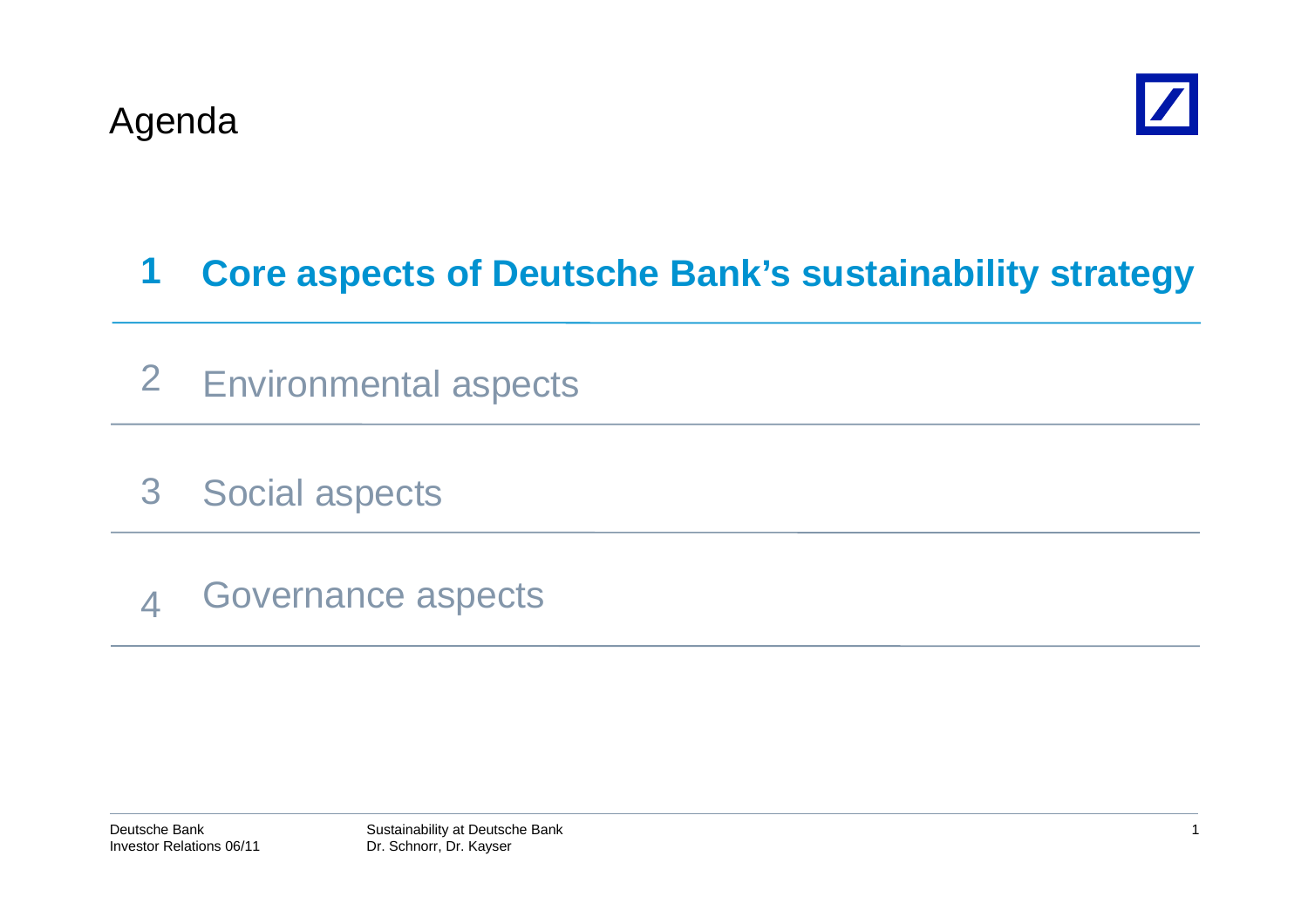# Key accomplishments in 2010



| Further implementation of our climate strategy<br>Further development of sustainable funds and thematic funds of DWS Investments and DB Advisors with a<br>total of EUR 2.8 bn of invested assets at the end of 2010<br>Selected as fund manager for the Global Climate Partnership Fund (in cooperation with IFC, KfW, German<br>Government<br>Named "Best Renewable Energy Finance House 2010 - Europe" based on a reader survey by Environmental<br>Finance and Carbon Finance magazine<br>No. 1 over all categories for emission trading<br>Appointment to UN High Level Advisory Group on Climate Finance |
|----------------------------------------------------------------------------------------------------------------------------------------------------------------------------------------------------------------------------------------------------------------------------------------------------------------------------------------------------------------------------------------------------------------------------------------------------------------------------------------------------------------------------------------------------------------------------------------------------------------|
| Fostering of gender diversity by grooming female candidates for executive positions within the bank<br>"Accomplished Top Leaders Advancement Strategy" ("ATLAS")<br>Further development of Deutsche Bank's leadership in the microfinance industry<br>Launch of e-learning tool on sustainability available for all Deutsche Bank employees                                                                                                                                                                                                                                                                    |
| Reward governance structure further enhanced<br>Expansion of Deutsche Bank's risk management framework<br>Inclusion of a focus on risks associated with transactions in carbon-intensive industries ("green"<br>filter"-statement)<br>Regional alignment of our sustainability management system with the ISO 14001 standard<br>Certification of our Italian and Japanese locations in 2010                                                                                                                                                                                                                    |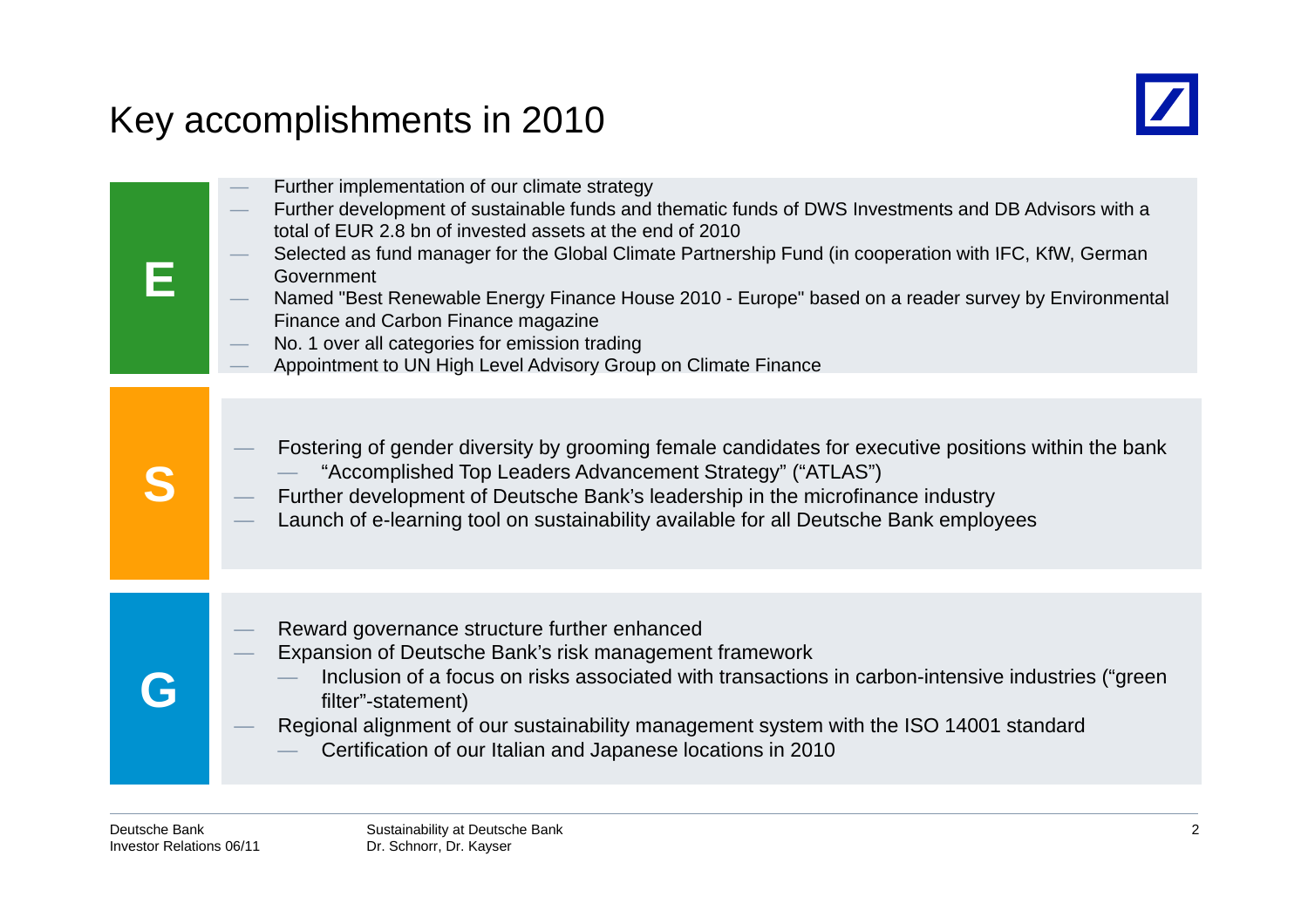# $\boldsymbol{Z}$

# Governance of Deutsche Bank's sustainability management Certified under ISO 14001



reporting lines; flow of information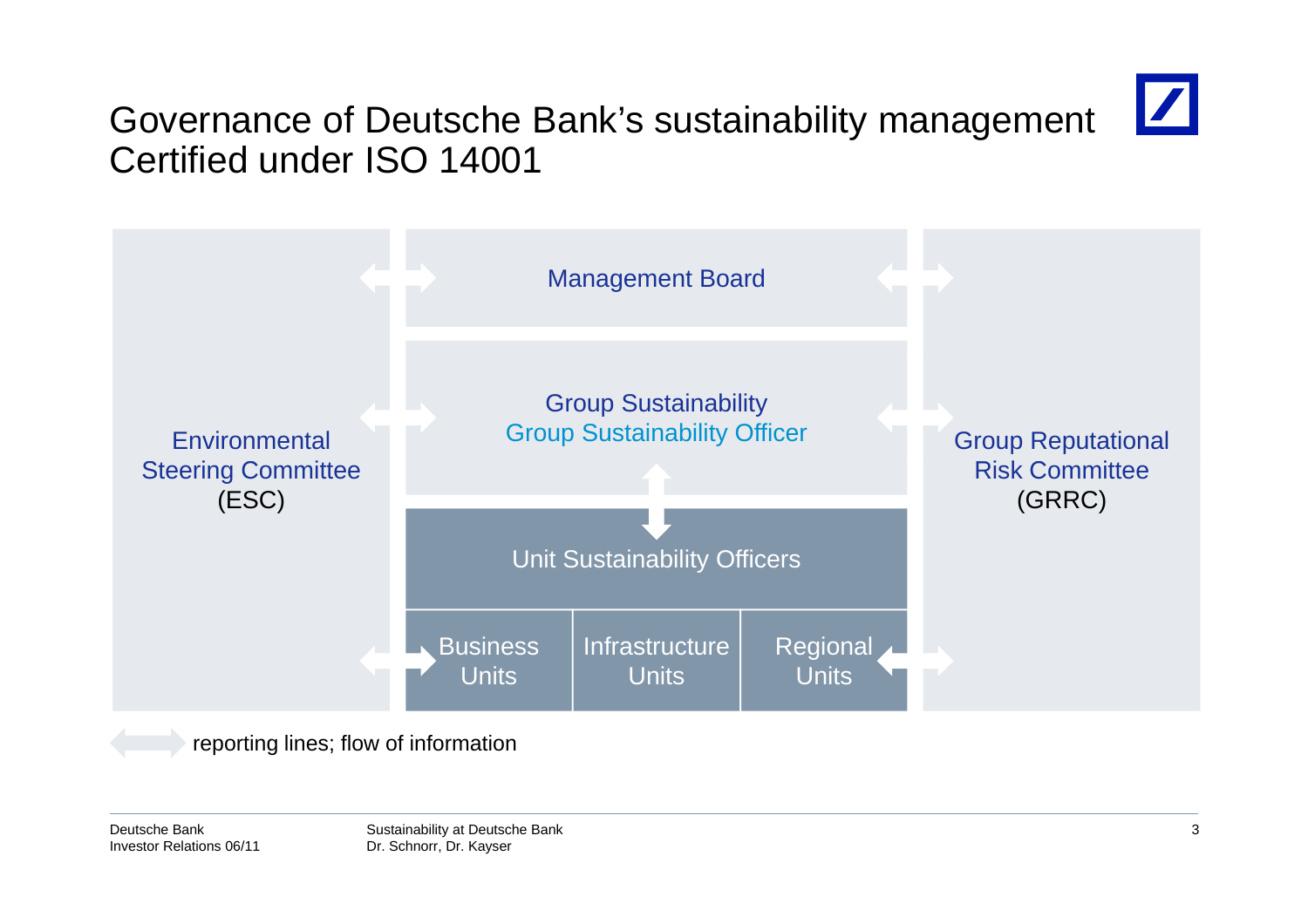### Holistic risk management approach



### **External commitments**UN Global Compact **Internal guidelines EXECTE CORPORATION CONSUMING CORPORATION** Corporate Governance/Human UNEP-FI Declaration of Sustainable Development  $\,$  UN Declaration of Human Rights Resources Code of Business Conduct and Ethics **Sustainability**  Policies and standards **Environmental aspects** Principles for Responsible Investment (PRI) World Bank standards  $-$  OECD guidelines for Risk Management Credit Directives adressing environmental issues, embargoes & related restrictions, betting & gambling, **Social Social Exercise Exercise** Politicians, Social **Social Social Social Social Social Social** Section **Social** Section **Social** Section **Section** Section **Section** Section **Section** Section **Section** Section **Secti** multinational companies Wolfsberg Principles — Financial Task Force on Money<br>Laundering (FAFT) Industry analyses Compliance/Anti-Money Laundering Global Compliance Core Principles Anti-Money Laundering Policy **aspects** ISO 14001 New Client Adoption Reputation Risk Policy Corporate Development Acquisition and Due Diligence Standards **Governance aspects** Global Sourcing Global Sourcing Policy Travel Policy

### Our commitment to international standards is an integral part of our internal policy framework

Deutsche BankInvestor Relations 06/11 Sustainability at Deutsche Bank Dr. Schnorr, Dr. Kayser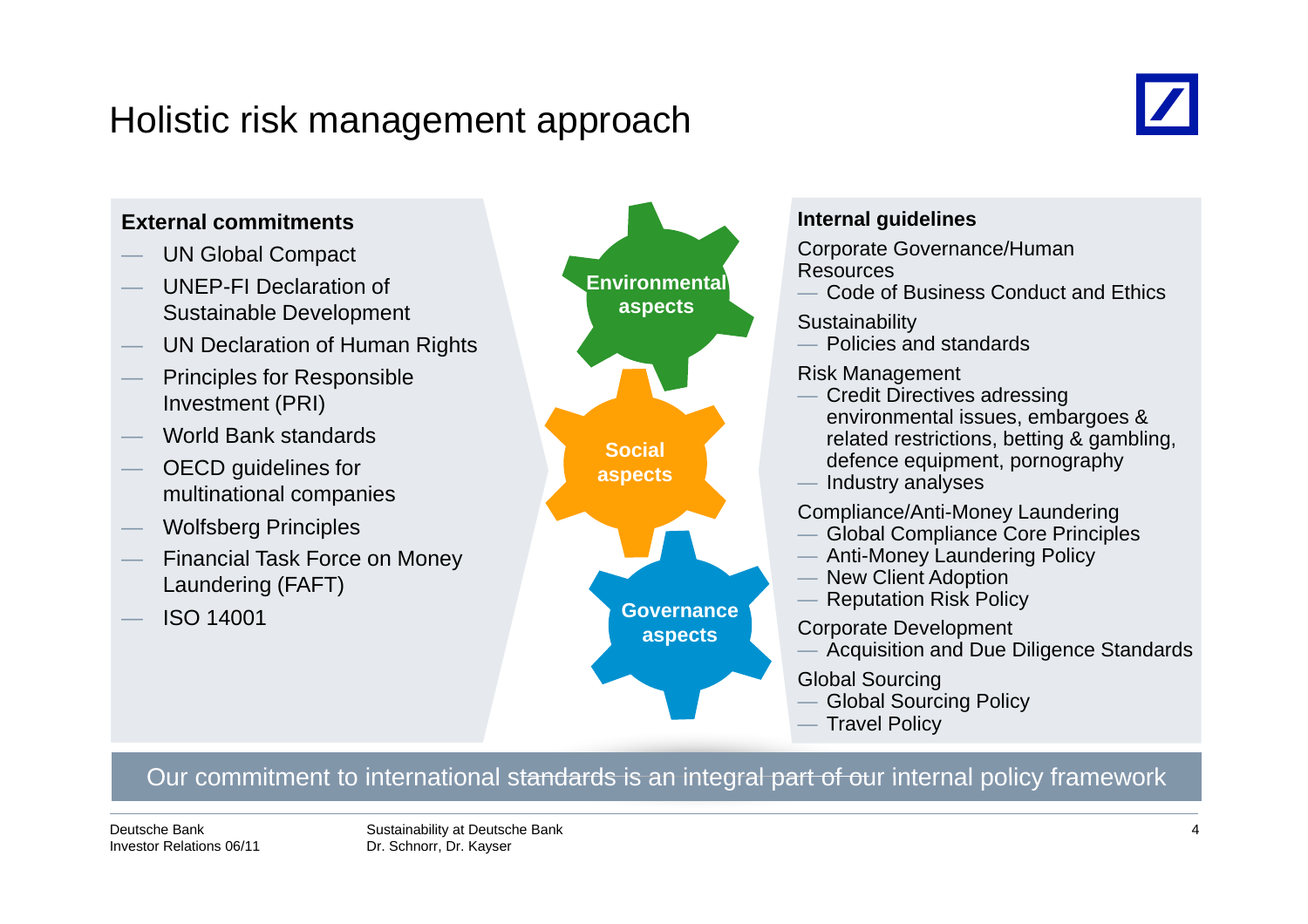### Reputational risk escalation process



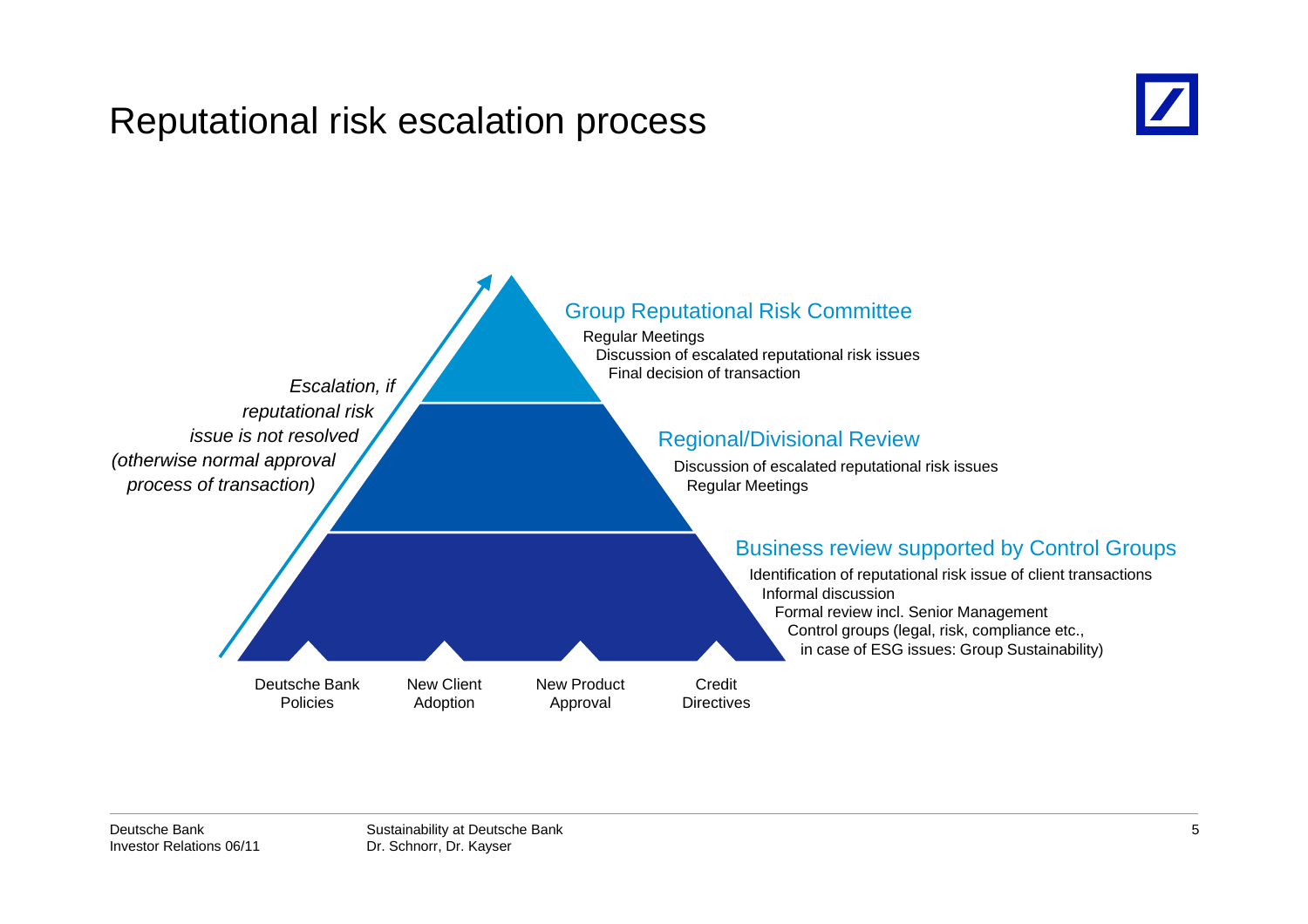# Credit Directives – core principles for our banking business



### Defence equipment

"We will not consider any involvement in transactions connected with specific types of weapons, in particular antipersonnel landmines, cluster bombs or ABC weapons."…



### Pornography/"Red Light Area"

"Deutsche Bank will not enter into business relationships with counterparts belonging or being close to the pornographic sector or adjacent areas (red light area)."…



### Betting & gambling industry

"We specifically do not want to be connected to counterparties within this industry which show signs of proximity to problematic areas (e.g. red light sphere) or which are prone to serve as basis for illegal activities, as for example the handling of cash entails the possibility of money laundering."…



### Environmental issues

"Deutsche Bank regards the responsible treatment of the environment as an integral part of its corporate identity. […] In addition to complying with the legal provisions relating to environmental protection, we undertake to protect natural resources such as air, water, and soil. […] We will not finance certain globally banned products, e.g. CFC, asbestos."…



### Embargos & related restrictions

"All European embargoes apply to the entire Deutsche Bank Group. In addition, local regulations that go beyond the restrictions introduced by the EC have to be followed by those directly affected thereby."….

Deutsche BankInvestor Relations 06/11 Sustainability at Deutsche Bank Dr. Schnorr, Dr. Kayser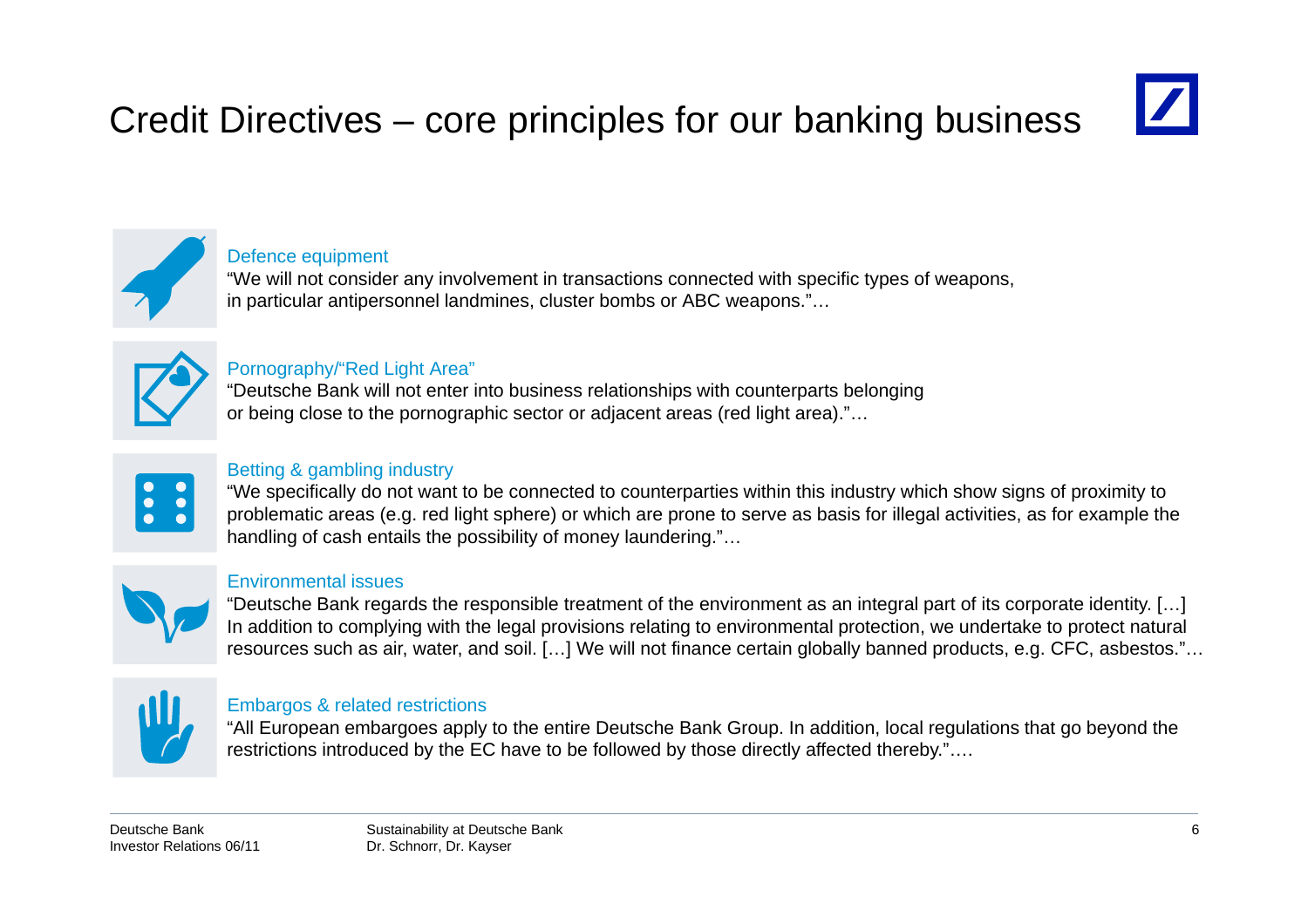# "Green Filter" – special focus on carbon intensive industries

Green Filter Question – part of the Reputational risk management program policy

Does the transaction relate to activity which may be described as harmful to the environment?

Is the transaction consistent with the Bank's aspiration to be a leader in the transition to a low-carbon society?

Is the transaction consistent with the Bank's intention to contribute to greater carbon efficiency – accepting that in some circumstances it will still be necessary to finance carbon intensive industries as the transition to a low carbon society?

Does the risk extension facilitate a commercial business activity that increases the "carbon footprint" of a counterparty active in the areas of coal, forestry, agriculture, mining, cement or chemicals sector?

Are the economics of the transaction likely to be materially affected if anticipated changes to the regulation of greenhouse gases are introduced?

Deutsche Bank's climate strategy is the foundation of the "Green Filter"

Deutsche BankInvestor Relations 06/11 Sustainability at Deutsche Bank Dr. Schnorr, Dr. Kayser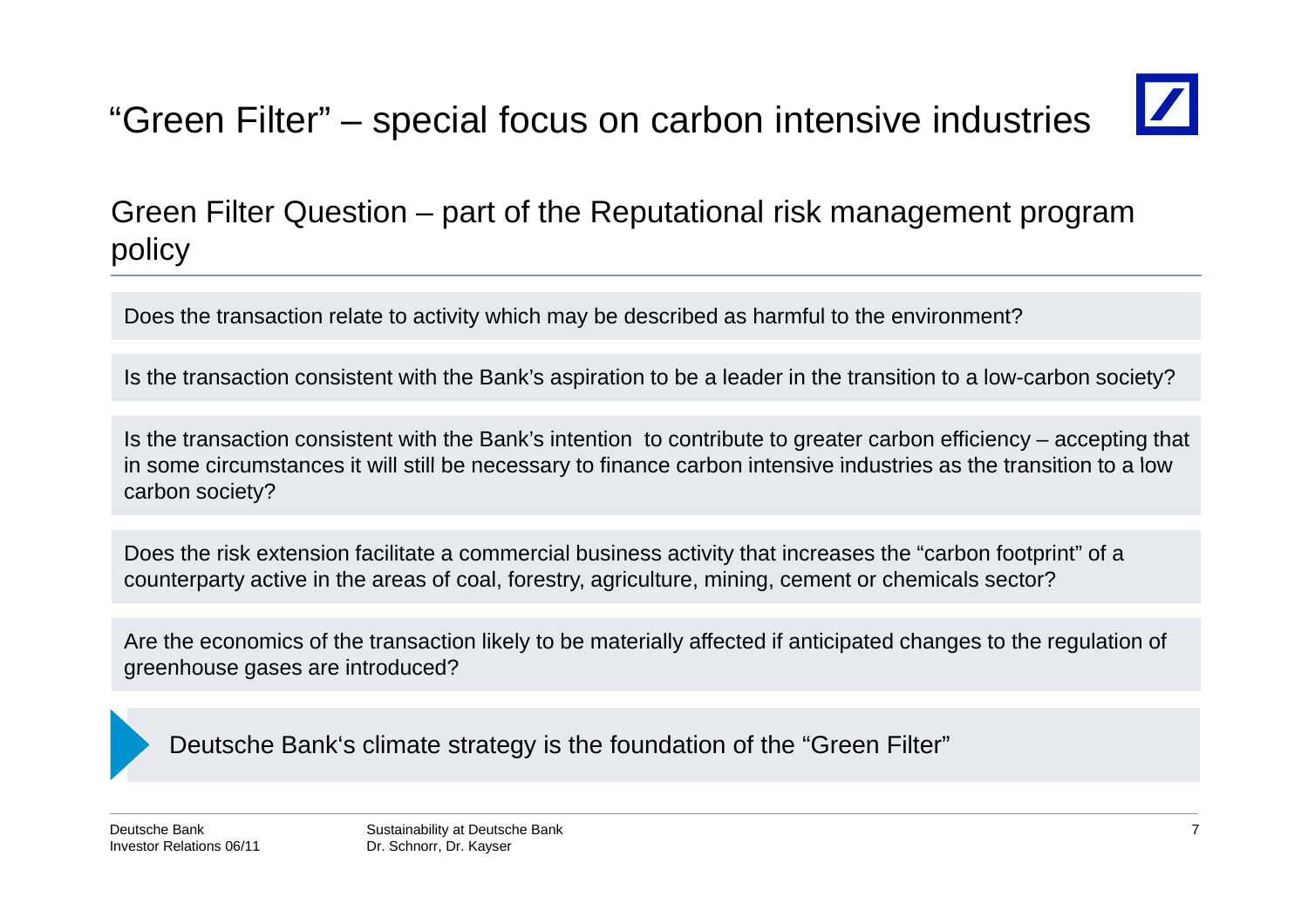# DWS ESG Policy



- DWS principles for engagement, controversial investments and extended due diligence
- Based on global norms, e.g.
	- UN Global Compact Principles
	- OECD Guidelines for Multinational Companies
- Engagement process:
	- Dialogue with company
	- Public dialogue
	- Possible exclusion, if no improvements mid- to long term
- Extended due diligence:
	- Serious offense against international ESG standards and/or law
	- Unsuccessful engagement beforehand
- Integration in proprietary systems
- Monitoring by internal processes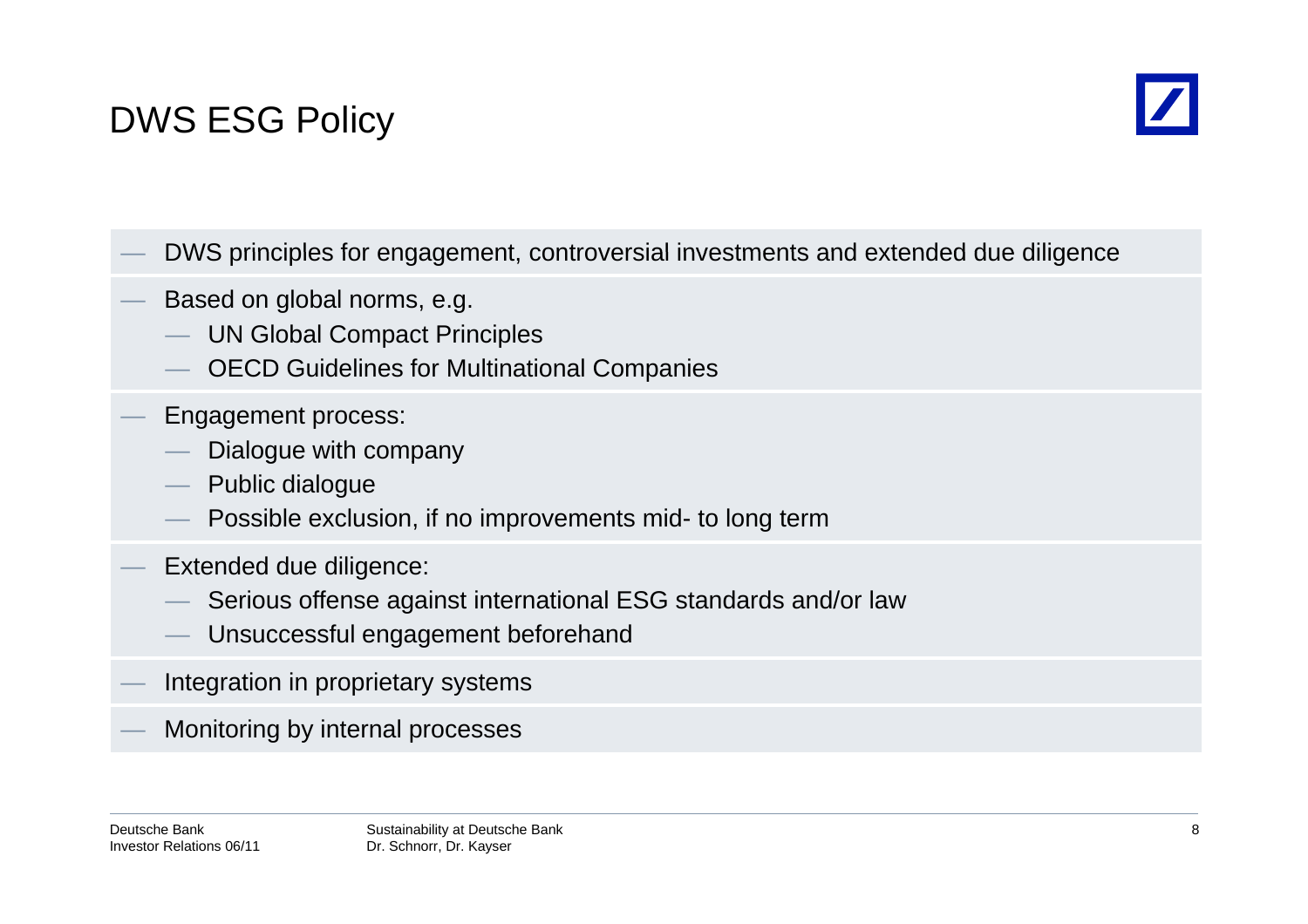

# 1 Core aspects of Deutsche Bank's sustainability strategy

# **2 Environmental aspects**

- 3 Social aspects
- 4 Governance aspects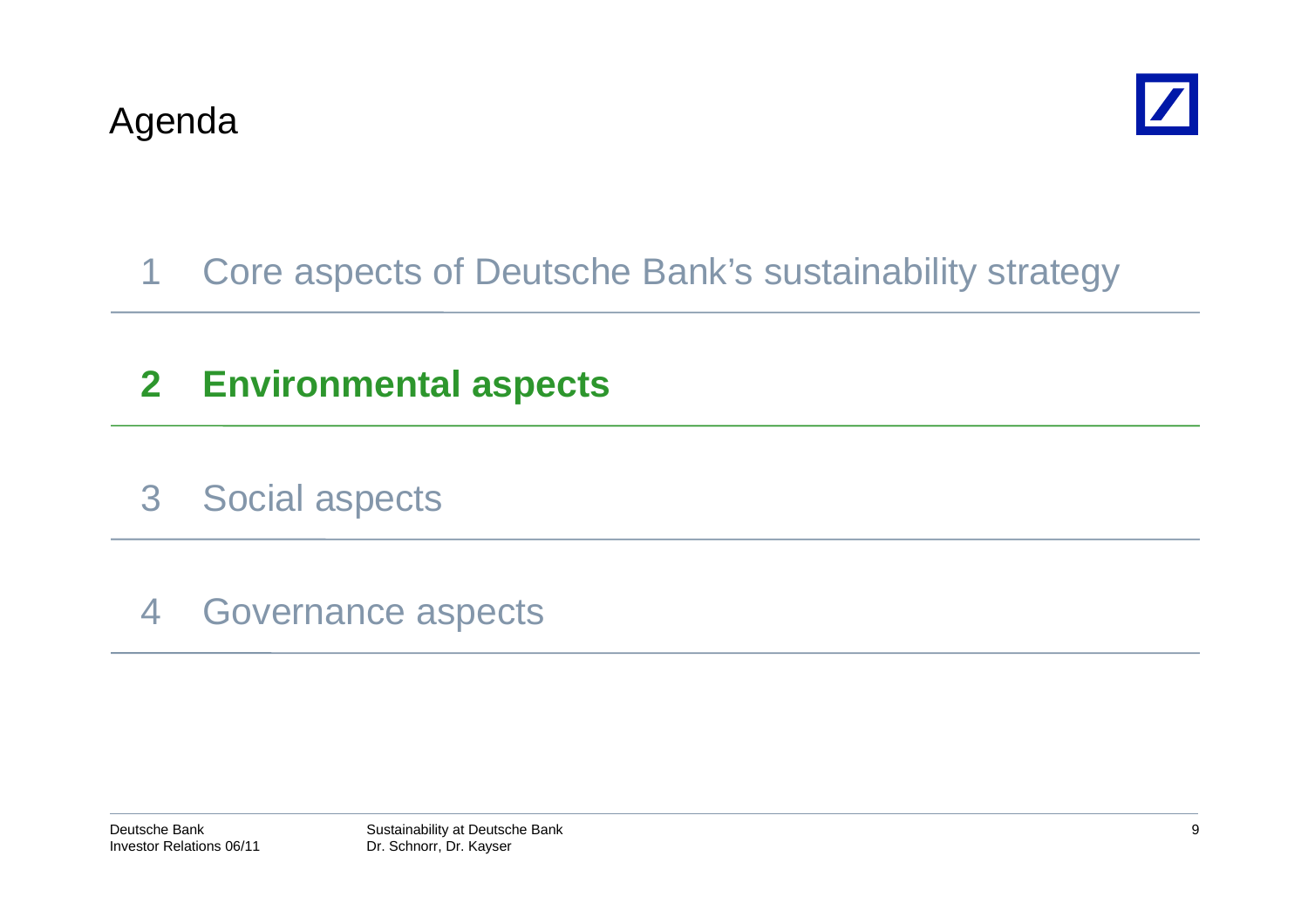### Deutsche Bank's climate strategy Fields of activity within our climate strategy

- Green technology/renewables
- Energy efficiency in buildings
- $-$  Emissions trading
- Infrastructure for natural resources
- Support of innovative projects (e.g. "Power from the desert")
- Private equity fund management



### Financial Intermediary Eco Efficiency Manager Climate Ambassador

- Energy efficiency in buildings
- Eco-efficient IT
- $-$  Use of renewable energies
- Neutralization of inevitable emissions through strictly regulated certificates
- Climate neutrality of our global business operations from 2013 onwards

- Informing clients and the general public (website "Banking on Green", DB Research, mandates)
- Proactive dialog with decision makers and regulators
- Raising awareness among our employees (e.g. Intranet platform "A Passion for the Planet")
- Communication with shareholders and investors
- Supporting innovative initiatives (e.g. GET FiT Programme, Solar Impulse)

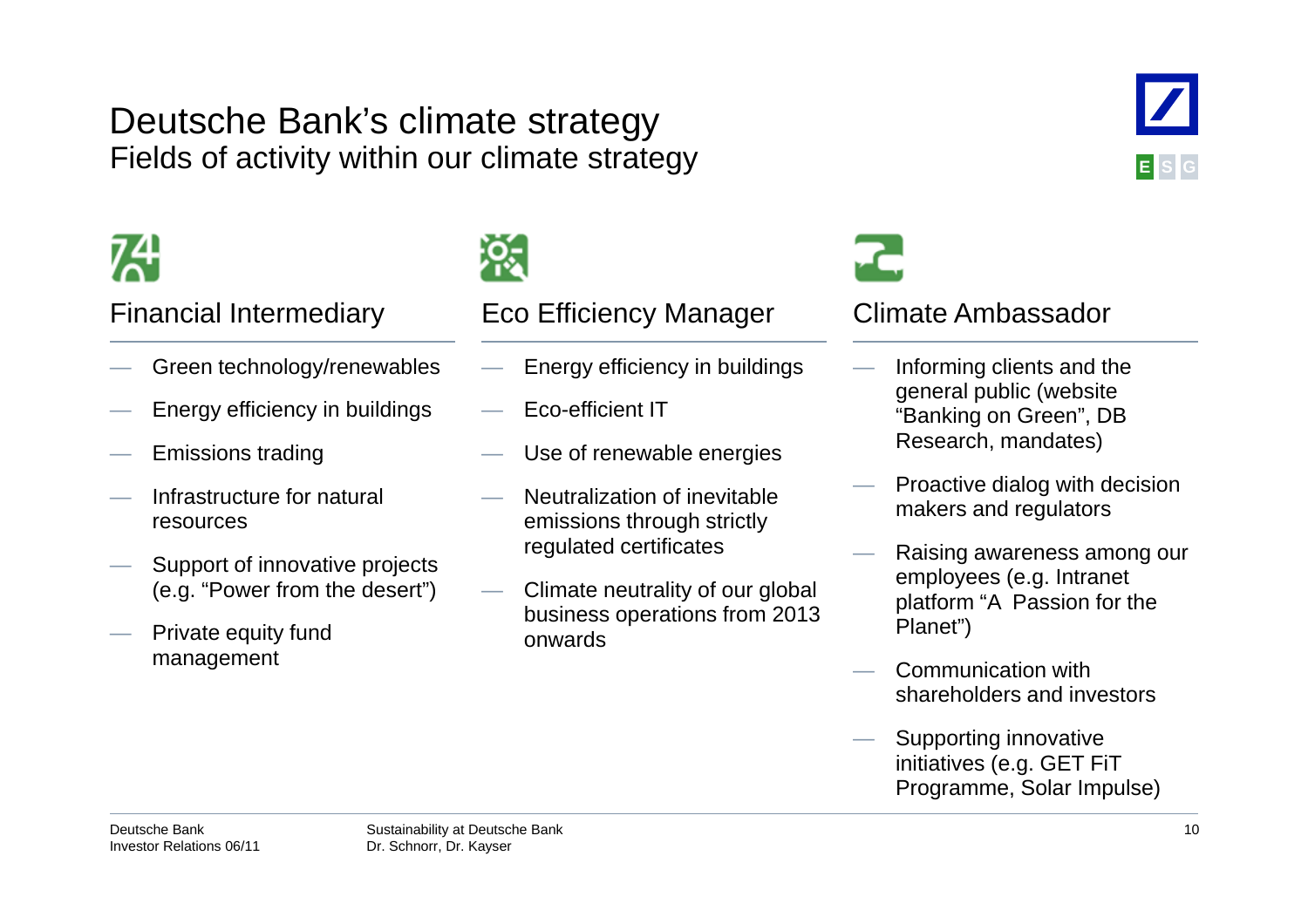

# Products to combat climate change

| <b>Description</b>                                                 | E<br><b>Results - Examples</b>                                                                                                                                                                                                                                                                                                                                                                                                                                                                                                                                       |  |  |  |
|--------------------------------------------------------------------|----------------------------------------------------------------------------------------------------------------------------------------------------------------------------------------------------------------------------------------------------------------------------------------------------------------------------------------------------------------------------------------------------------------------------------------------------------------------------------------------------------------------------------------------------------------------|--|--|--|
| Sustainability-oriented funds<br>issued by DWS/DB Advisors         | Invested assets of EUR 2.8 bn as of 31 Dec 2010<br>Institutional ESG strategies for equities, fixed income and multi asset<br>Institutional Climate Change / Environmental strategies for fixed income and private<br>equity<br>Mutual funds including DWS Invest Responsibility, DWS Climate Change, DWS New<br><b>Resources</b>                                                                                                                                                                                                                                    |  |  |  |
| Asset management on the basis of<br>sustainable investments by PWM | Discretionary portfolio management with sustainable investments<br>Fund Wilhelm von Finck-Return and Sustainability (launch 2009)<br>Cooperation with oekom research (leading SRI rating agency in Germany)                                                                                                                                                                                                                                                                                                                                                          |  |  |  |
| Investment in renewable energies                                   | Participated in the financing of and rendered advisory services on 667 MW of<br>onshore and offshore wind parks and 170 MW of solar parks with a total investment<br>volume of EUR 2.4 bn. This included projects in Germany, Spain, Italy, France,<br>Canada and the U.S.<br>Co-developed wind and solar projects with a total capacity of 536 MW, including a<br>400 MW offshore wind park in the German Baltic Sea<br>Named "Best Renewable Energy Finance House 2010 - Europe" based on a reader<br>survey by Environmental Finance and Carbon Finance magazine. |  |  |  |
| <b>Emissions trading</b>                                           | Origination and purchase of certificates for emissions reduction projects<br>Market leader with involvement in more than 105 CDMs and JI-projects generating<br>more than 225 million emission credits by the year 2012<br>Participation in climate funds of the World Bank: Prototype Carbon Fund (PCF) and<br>Umbrella Carbon Facility (UCF)                                                                                                                                                                                                                       |  |  |  |

MW = mega watt; CDM = Clean development mechanism; JI = Joint implementation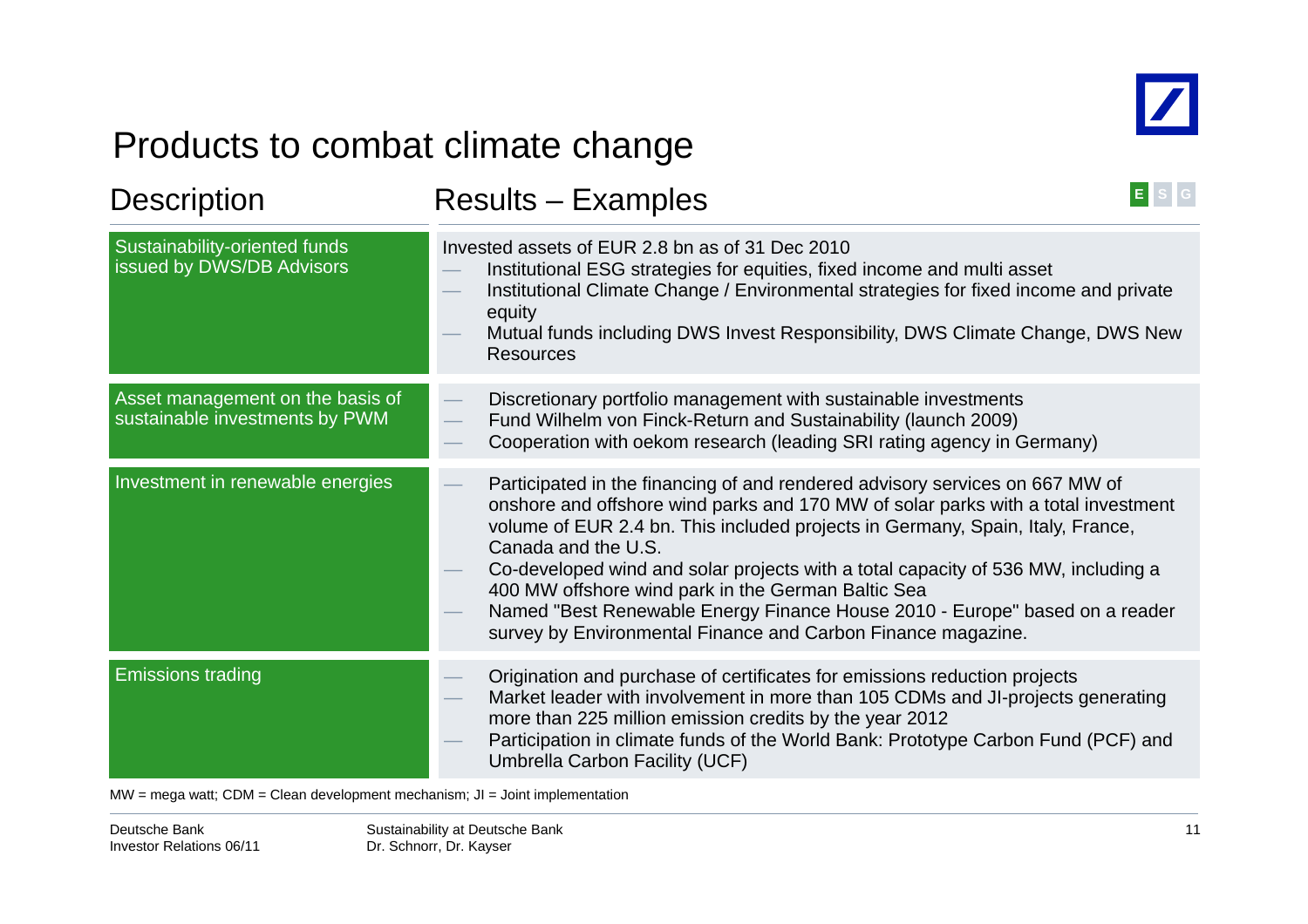# Carbon neutral from 2013 onwards



| <b>Timeline</b>    | Reduction of global carbon footprint by 20 percentage points every year over the next<br>five years (relative to 2007 base year)                                                                                                           |
|--------------------|--------------------------------------------------------------------------------------------------------------------------------------------------------------------------------------------------------------------------------------------|
| <b>Inventory</b>   | Approximately 519,000 tons of CO <sub>2</sub> worldwide<br>Primarily covering emissions associated with energy use, travel, and air conditioning                                                                                           |
| <b>Calculation</b> | Based on methodology of "greenhouse gas protocol"<br>Scope 1: Fossil fuel combustion, refrigerant leakage from cooling equipment<br>Scope 2: Electricity and steam<br>Scope 3: Air business travel/other business travel related emissions |
| <b>Measures</b>    | Sustainable improvements in<br>energy efficiency of buildings and infrastructure<br>increasing use of renewable energy sources<br>purchase of emission certificates to offset any remaining emissions                                      |
| <b>Review</b>      | Independent review of inventory process by ERM Certification & Verification Services,<br>London                                                                                                                                            |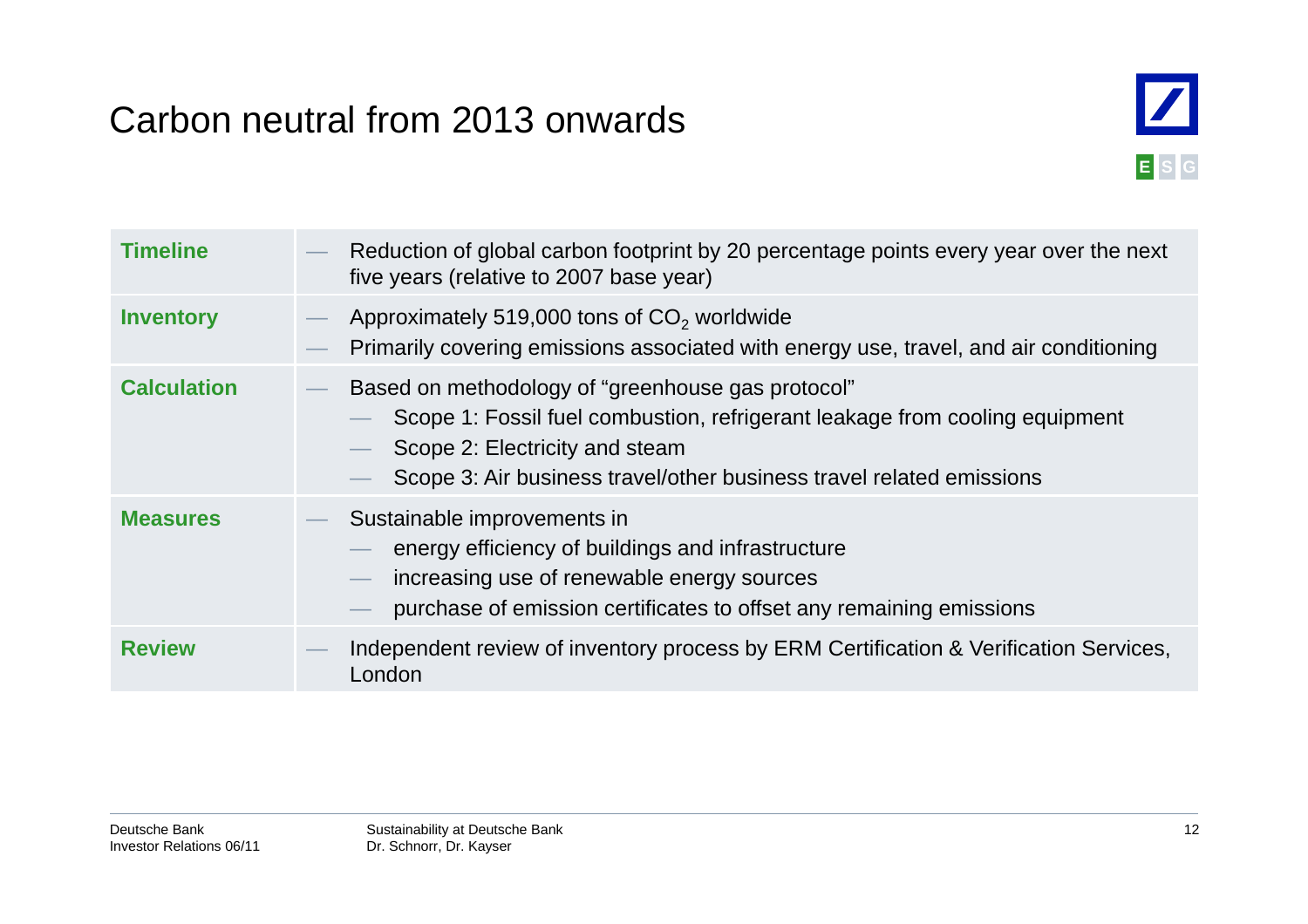# Greentowers – benchmark for future projects



In the course of Europe's most comprehensive reconstruction project, Deutsche Bank's towers in Frankfurt, Germany, are one of the most environmentally friendly high-rise buildings in the world.



Deutsche BankInvestor Relations 06/11 Sustainability at Deutsche Bank Dr. Schnorr, Dr. Kayser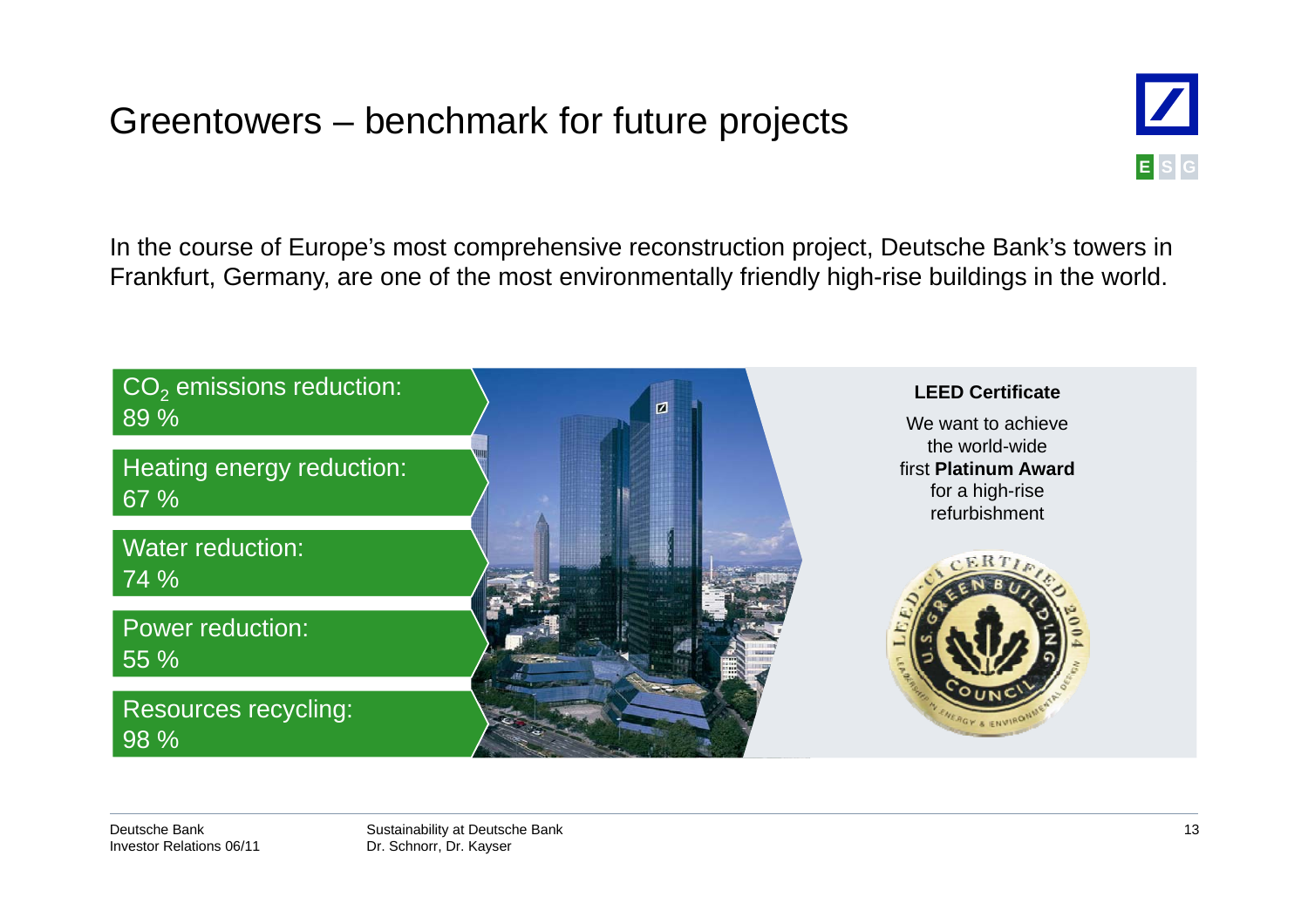

# 1 Core aspects of Deutsche Bank's sustainability strategy

- 2 Environmental aspects
- **3 Social aspects**
- 4 Governance aspects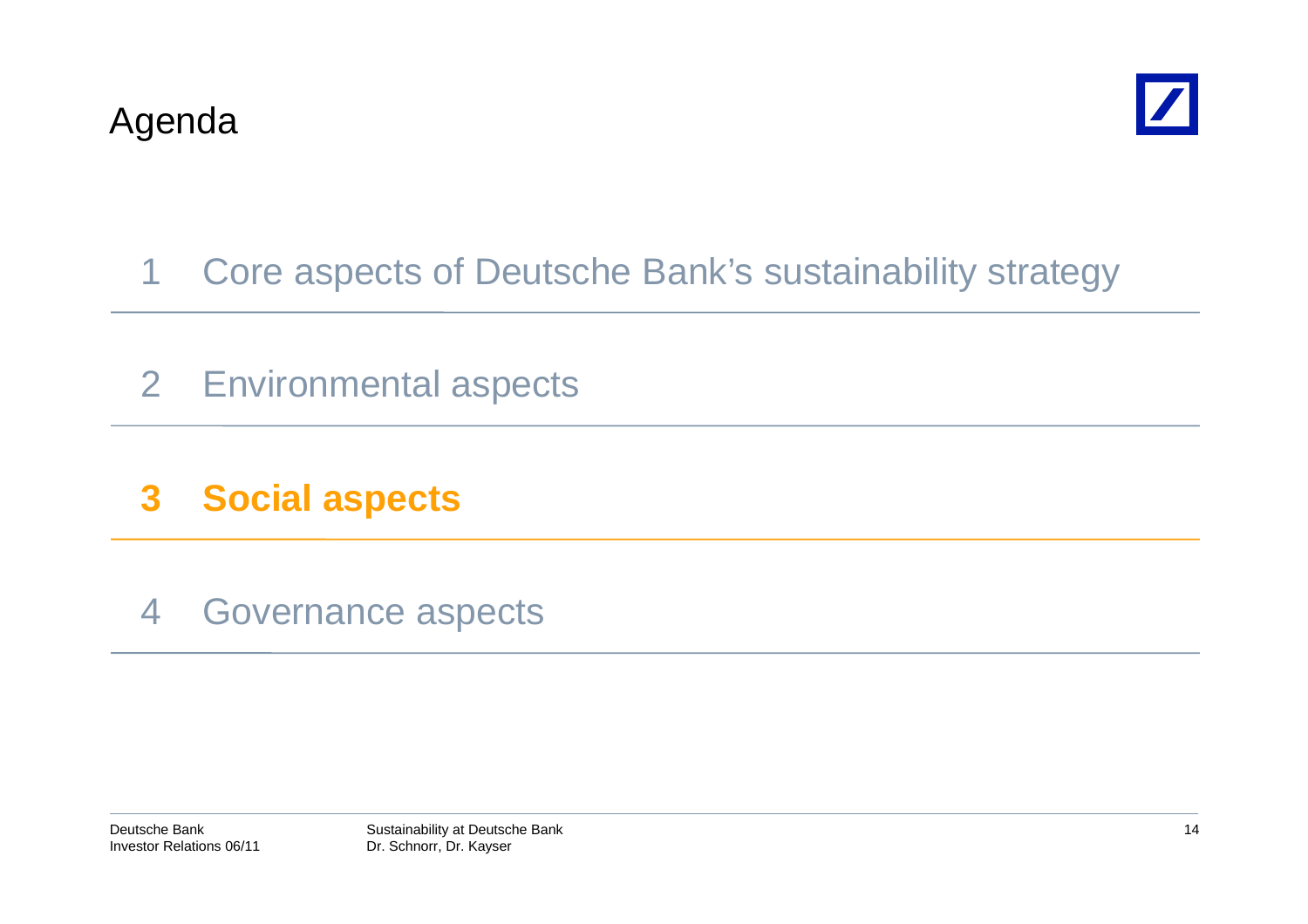# Deutsche Bank as an employer



### Number of employees Regional deployment of staff 78.3 80.5 77.1In % at year's end **Asia Pacific Americas E** Europe (excl. Germany, Middle East, Africa) **Germany** In thousands, full-time equivalents at year's end 102.1(1) 68.819 21 17 28 29 2317 151135 36 482006 2007 2008 2009 2010 2008 2009 009 0 02010(1) 2010 including Deutsche Postbank

Deutsche BankInvestor Relations 06/11 Sustainability at Deutsche Bank Dr. Schnorr, Dr. Kayser

15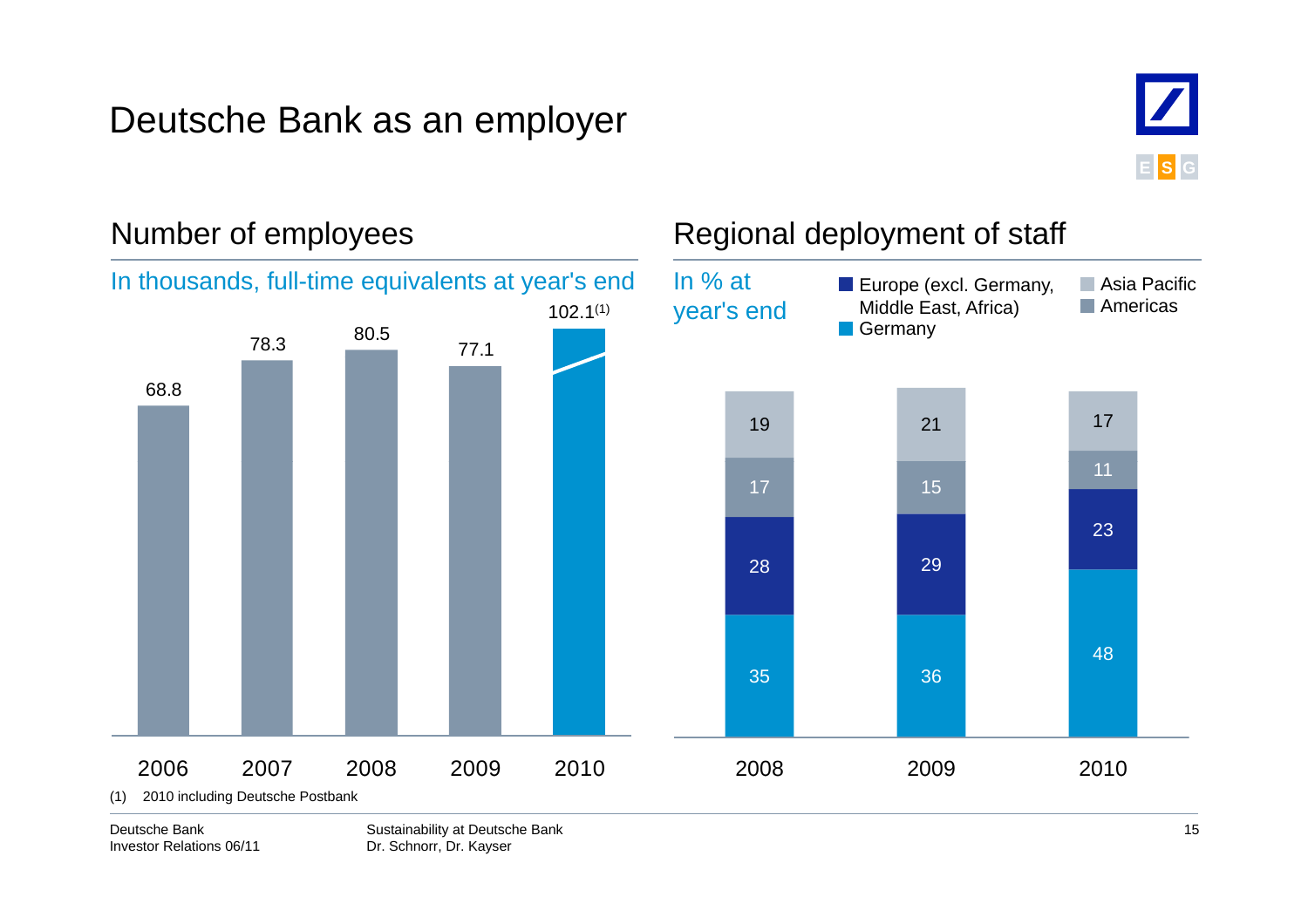# Deutsche Bank as an employer





Investor Relations 06/11

Dr. Schnorr, Dr. Kayser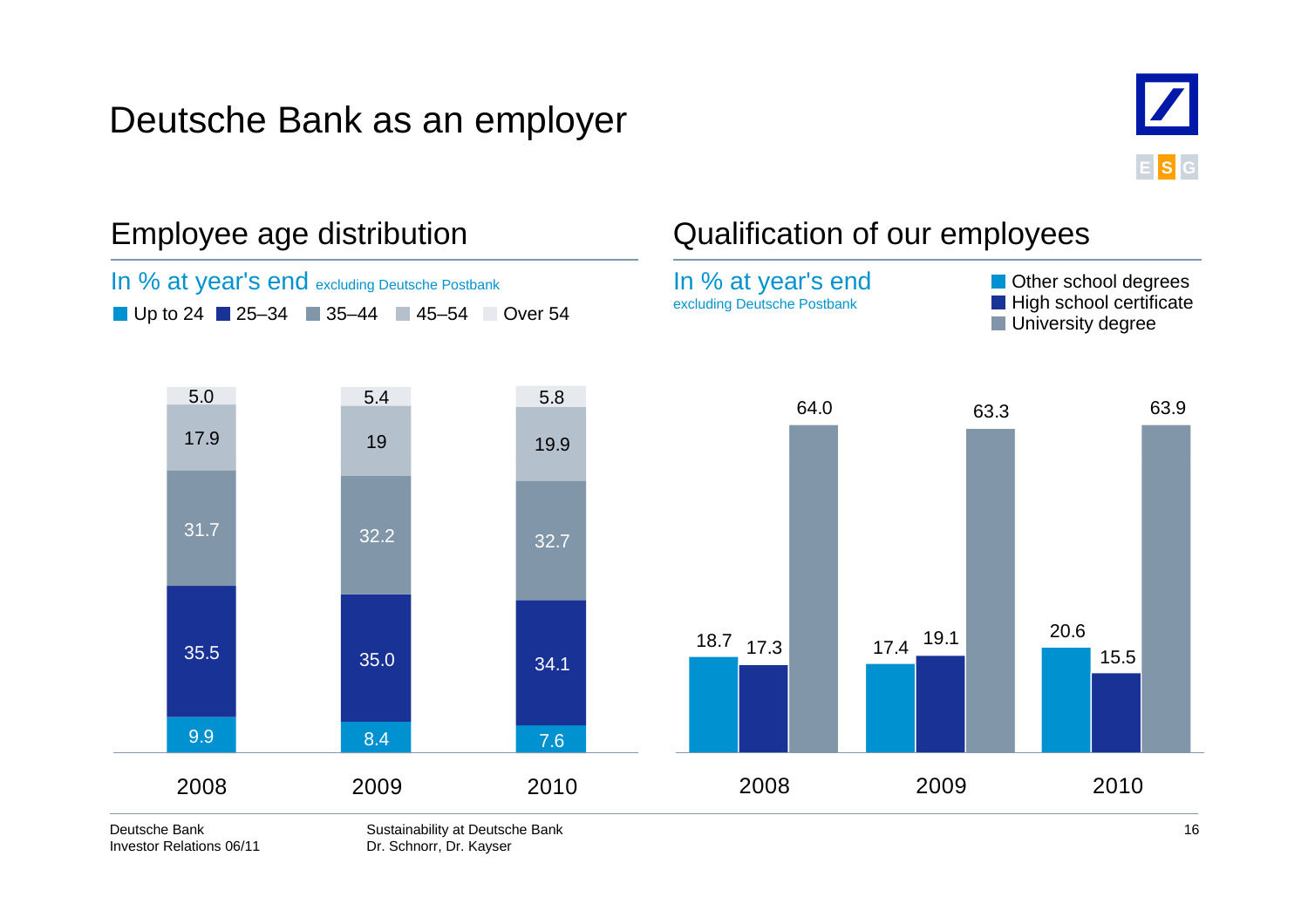### Deutsche Bank as an employer



Trainin g ex g expenses Apprenticeship programs Employees leaving the bank for a new job In EUR mIn EUR mj In %11486957.36.641 41 41 4.8 2008 2009 20102008 2009 2010 2008 2009 2010

Note: Without Deutsche Postbank

Deutsche BankInvestor Relations 06/11 Sustainability at Deutsche Bank Dr. Schnorr, Dr. Kayser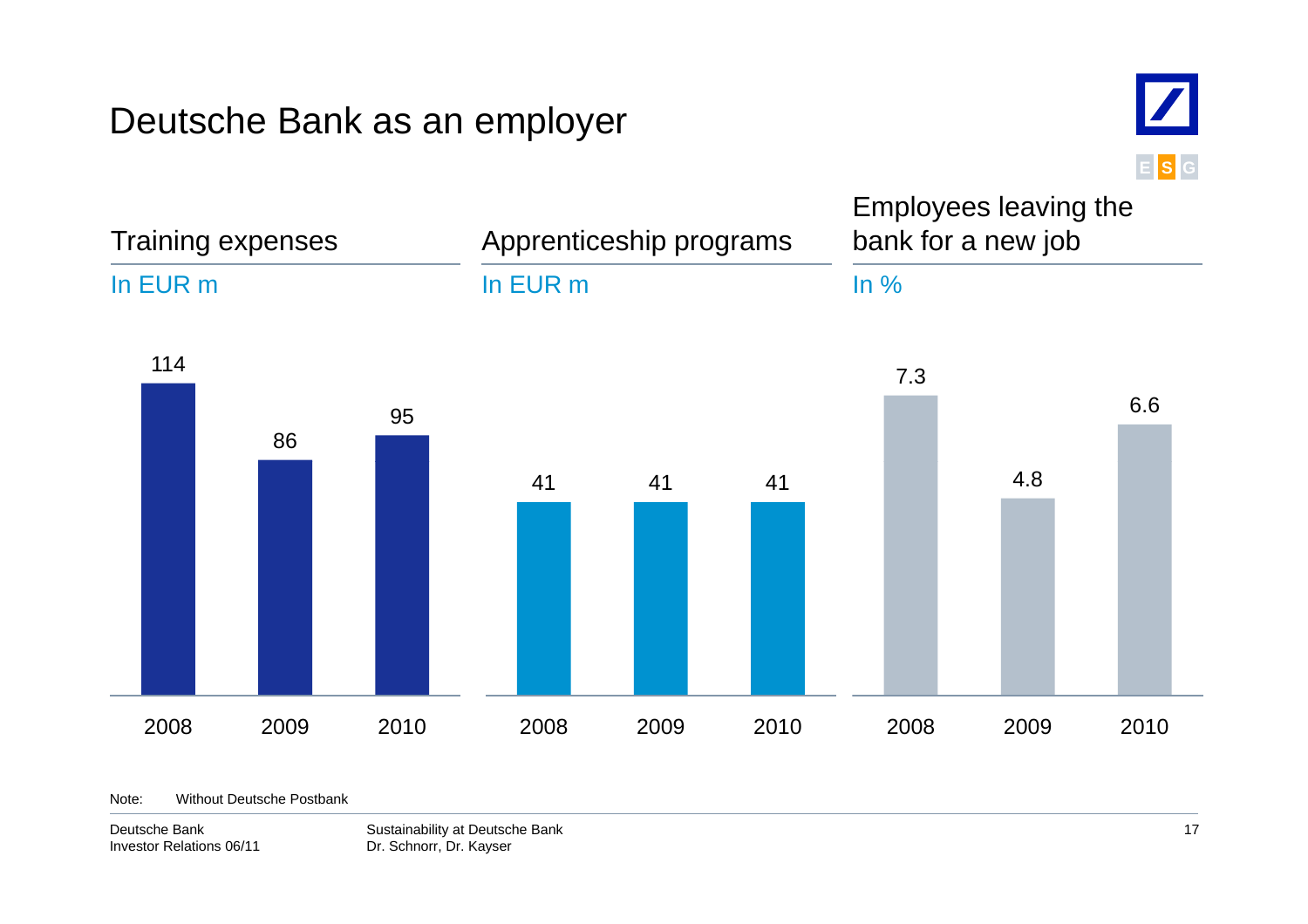### Employee commitment



Deutsche Bank's commitment index comprises three main elements: the emotional attachment to the Bank (identification), the willingness to go the 'extra mile' for the Bank (engagement) and the expectation to stay with the Bank (retention).



Deutsche BankInvestor Relations 06/11 Sustainability at Deutsche Bank Dr. Schnorr, Dr. Kayser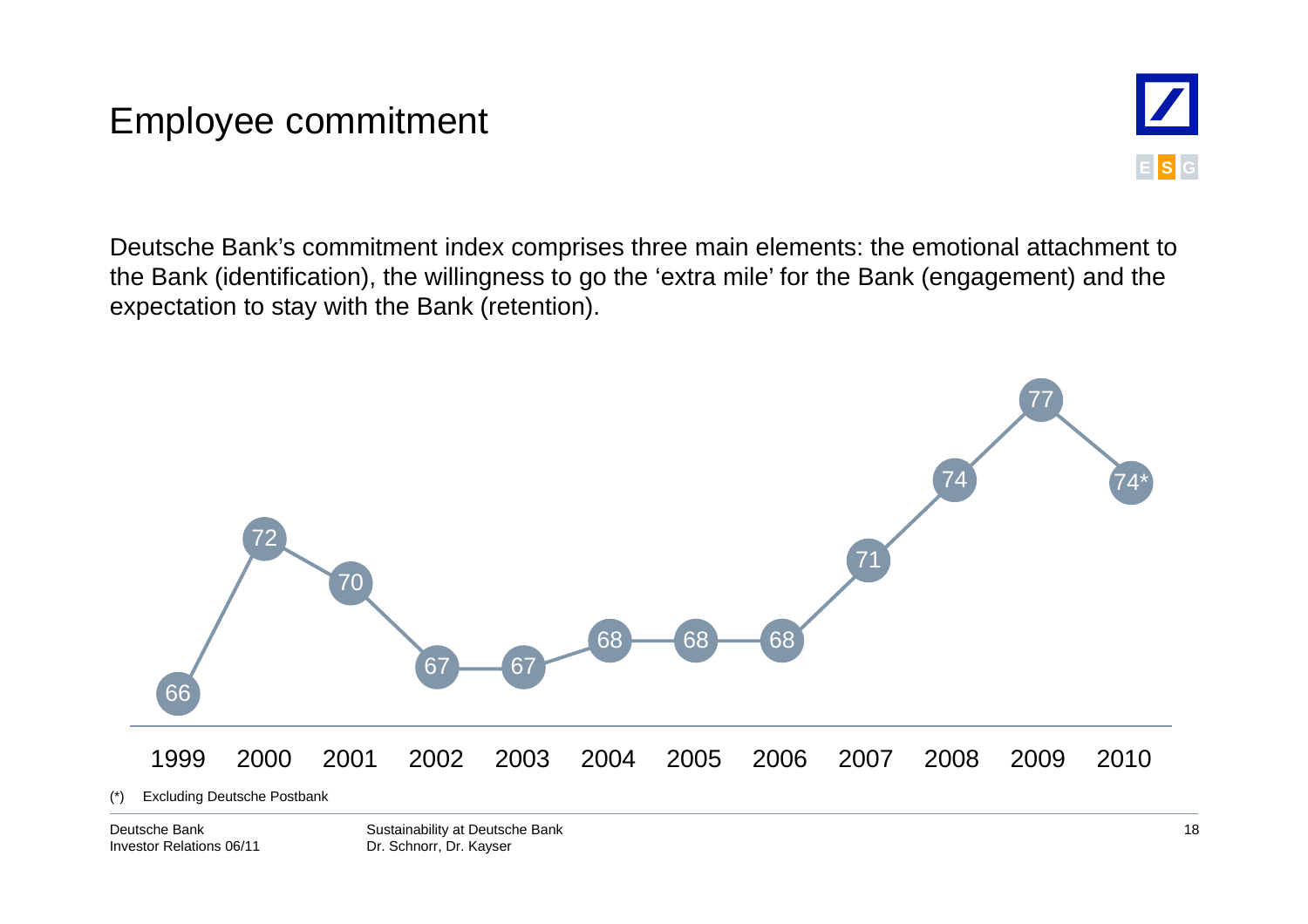# Deutsche Bank's commitment to gender diversity



### **Accomplished Top Leaders Advancement** Total percentage of women, in % **Strategy (ATLAS)**

Programme, established in 2009, to select women every year from all business units and regions to groom suitable candidates for the bank's top management.

### **Deutsche Bank Women Global Leaders Global**

Programme, launched in April 2010, for 34

### **Women in European Business/Women on Wall Street**

Initiatives to create networking forums where professional women can share experiences and expertise to further their career development.

Deutsche BankInvestor Relations 06/11 Dr. Schnorr, Dr. Kayser



Frogramme, launched in April 2010, for 34 Percentage of women in management female directors to enhance leadership skills. Director)



Total percentage of women, in %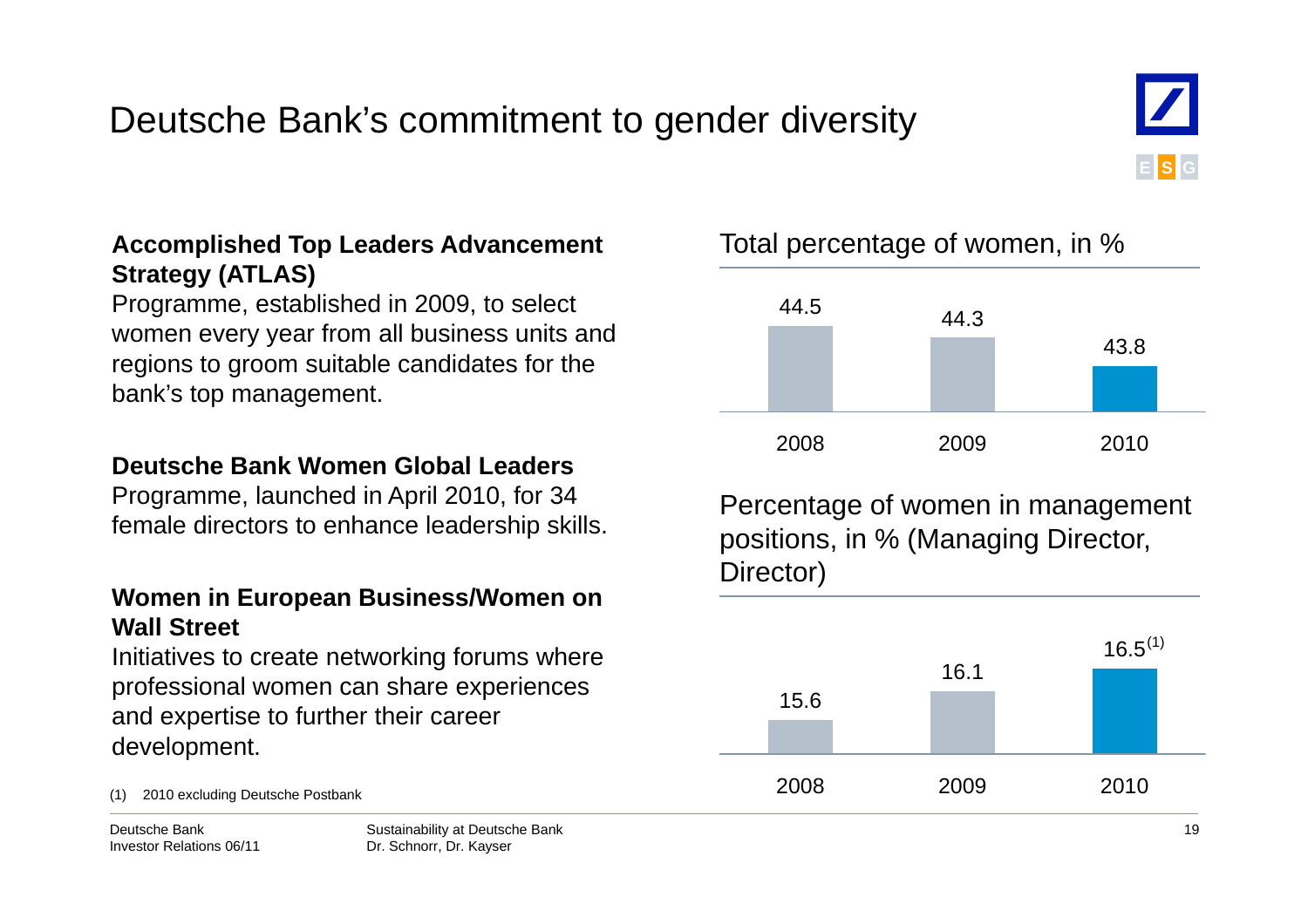# E-Learning on sustainability



**E S G**

|                                                                                                                                                                                                                                                                                                                                                          |  |                                                                       |                                            | Available since               |
|----------------------------------------------------------------------------------------------------------------------------------------------------------------------------------------------------------------------------------------------------------------------------------------------------------------------------------------------------------|--|-----------------------------------------------------------------------|--------------------------------------------|-------------------------------|
| Introductory Module: Sustainability and Deutsche Bank                                                                                                                                                                                                                                                                                                    |  |                                                                       |                                            |                               |
|                                                                                                                                                                                                                                                                                                                                                          |  | General Module: Climate Change and Deutsche Bank                      |                                            | <b>Dec 09</b><br>$\checkmark$ |
|                                                                                                                                                                                                                                                                                                                                                          |  | General Module: Managing Sustainability & ESG issues at Deutsche Bank |                                            | Dec 09                        |
|                                                                                                                                                                                                                                                                                                                                                          |  | <b>General Module: Reputational/ESG Risks</b>                         |                                            | 2011                          |
| <b>Private &amp; Business</b><br><b>Private Wealth</b><br><b>Asset Management</b><br>Management<br><b>Clients</b>                                                                                                                                                                                                                                        |  |                                                                       | <b>Corporate Investment</b><br><b>Bank</b> | Infrastructure                |
| <b>Asset Management</b>                                                                                                                                                                                                                                                                                                                                  |  |                                                                       | <b>Financial Markets</b>                   | In-house<br><b>Operations</b> |
|                                                                                                                                                                                                                                                                                                                                                          |  | Financing<br><b>Individuals</b>                                       |                                            |                               |
| Goals<br>Languages                                                                                                                                                                                                                                                                                                                                       |  |                                                                       |                                            |                               |
| Understand the dimension and importance of acting sustainably<br>Recognize the various areas of action within Deutsche Bank<br>Learn how Deutsche Bank has implemented sustainability<br>$\overline{\phantom{m}}$<br>Understand the impact and benefit of acting sustainably within<br>the own working environment<br>Raise awareness on "what I can do" |  |                                                                       | Italian, Japanese                          | Available in English, German, |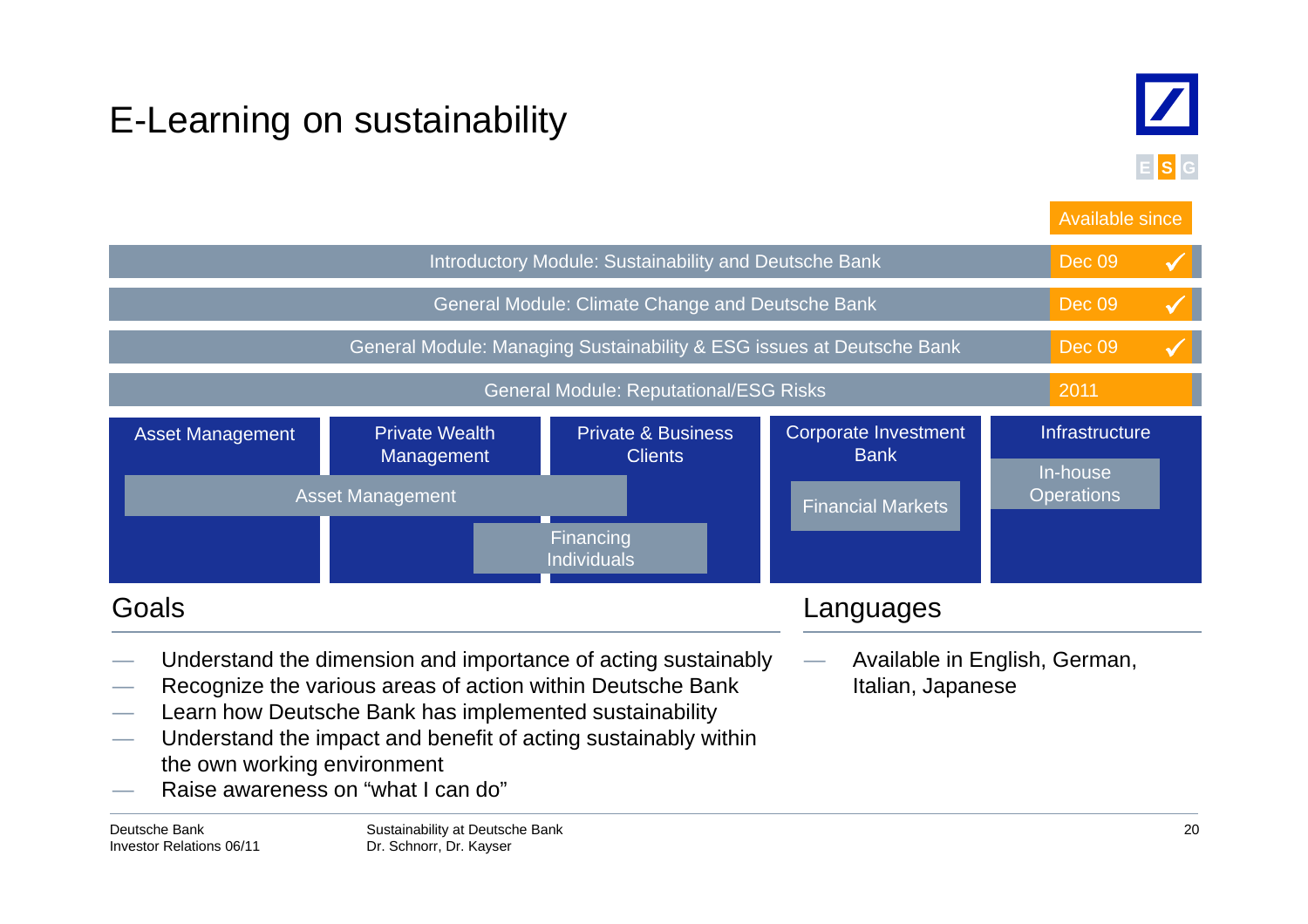### Corporate citizenship – how we spend our money



Sustainability at Deutsche Bank

Dr. Schnorr, Dr. Kayser

Deutsche Bank

Investor Relations 06/11



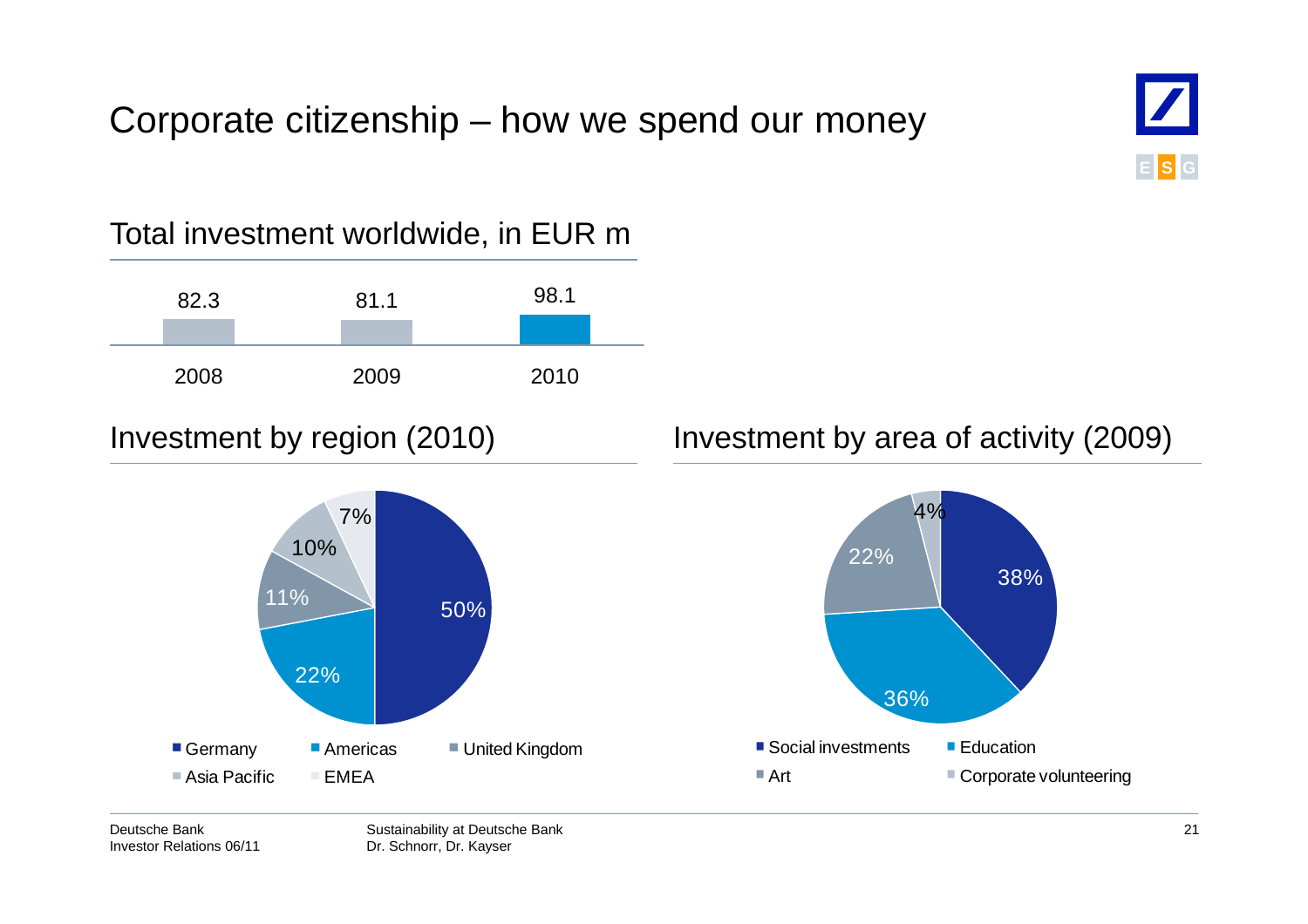

- 1 Core aspects of Deutsche Bank's sustainability strategy
- 2 Environmental aspects
- 3 Social aspects

### **4 Governance aspects**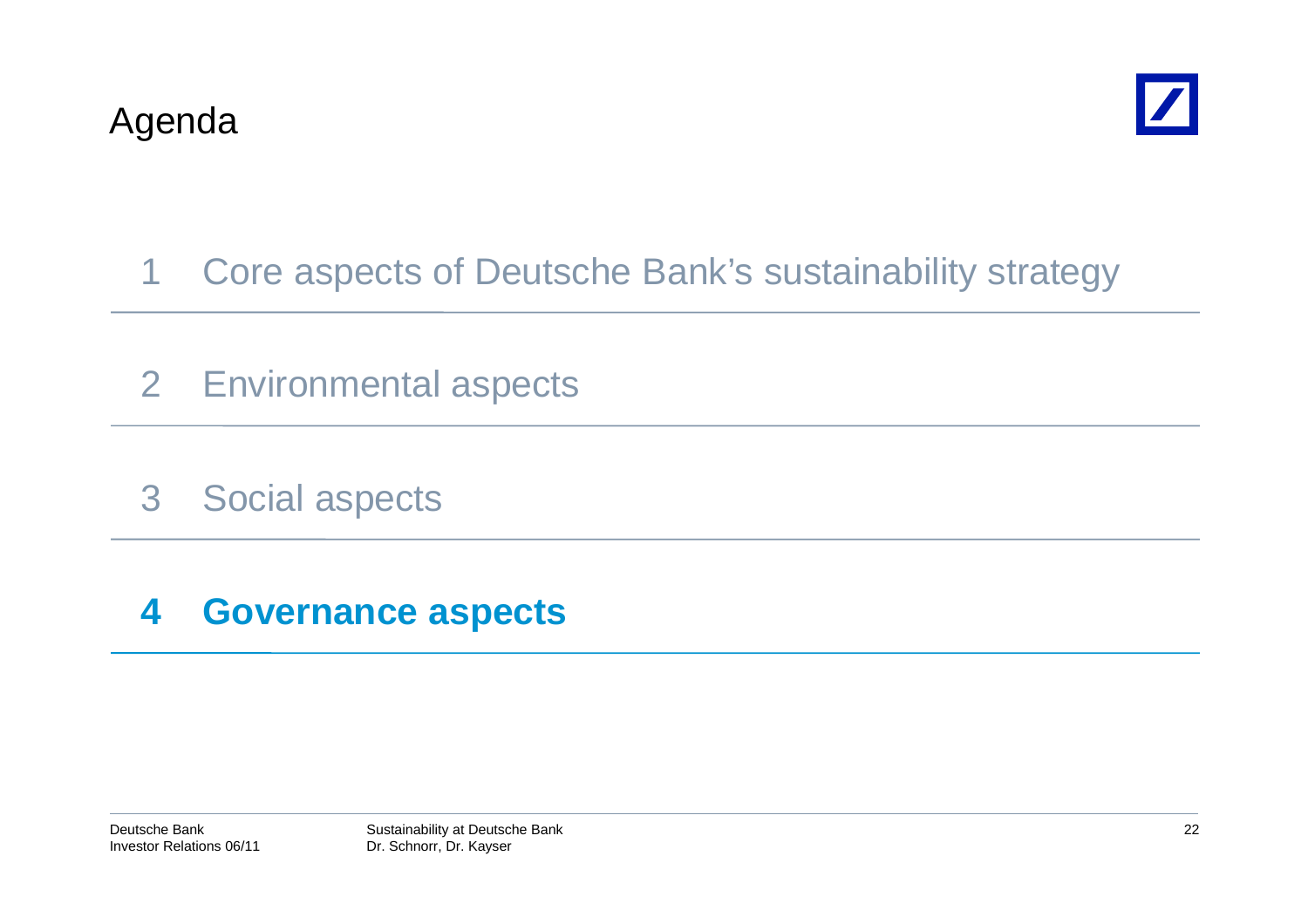# Function of the Supervisory Board and Management Board



### Supervisory Board (20 members):

Chairman's Committee, Mediation Committee, Risk Committee, Audit Committee, Nomination Committee



- Appoints, supervises, and advises the Management Board
- Is directly involved in decisions of fundamental importance
- Considers the aspect of diversity on the Management Board when proposing Supervisory Board candidates

Group Executive Committee (12 members): Management Board members, Heads of the Core Businesses, Head of Americas, Head of

- Analyzes the development of the business divisions
- Attaches value to diversity when recruiting the strategy of the strategy of the strategy of the strategy — Discusses matters of Group
	- for senior management functons **Example 20** and the senior management functons that are presented to the Management Board for decisions

— Is responsible for managing the company — Ensures that the provisions of law and company-internal policies are abided by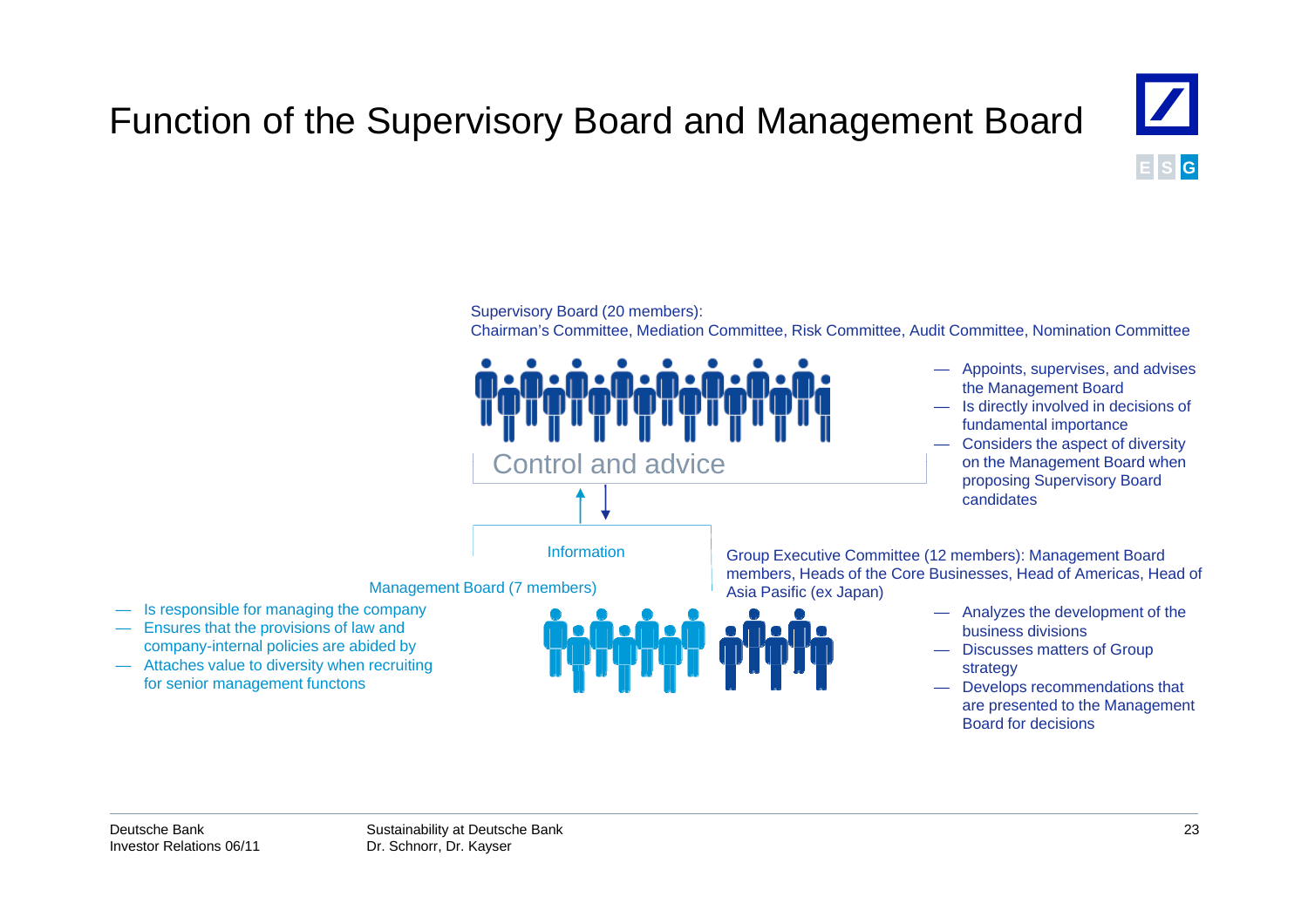### The key functions of Deutsche Bank's compliance processes



- Providing advisory support to business on applicable laws, rules and regulations
- Codifying and communicating global and local compliance principles, standards and procedures
- Conducting surveillance and monitoring of compliance standards
- Supporting Deutsche Bank's information barriers through control room functions
- Providing periodic training to employees regarding applicable laws, rules and regulations
- Anti-money laundering program: Protecting the bank against money laundering, terrorism and other financial crimes

567 Compliance staff worldwide<sup>(1)</sup> High level of compliance education<sup>(2)</sup>



(1) Combined staff of the Compliance department and related functions to which services were relocated relocated.

(2) Number of compliance training classes attended by Deutsche Bank employees. Decrease in 2010 due to periodicity of trainings.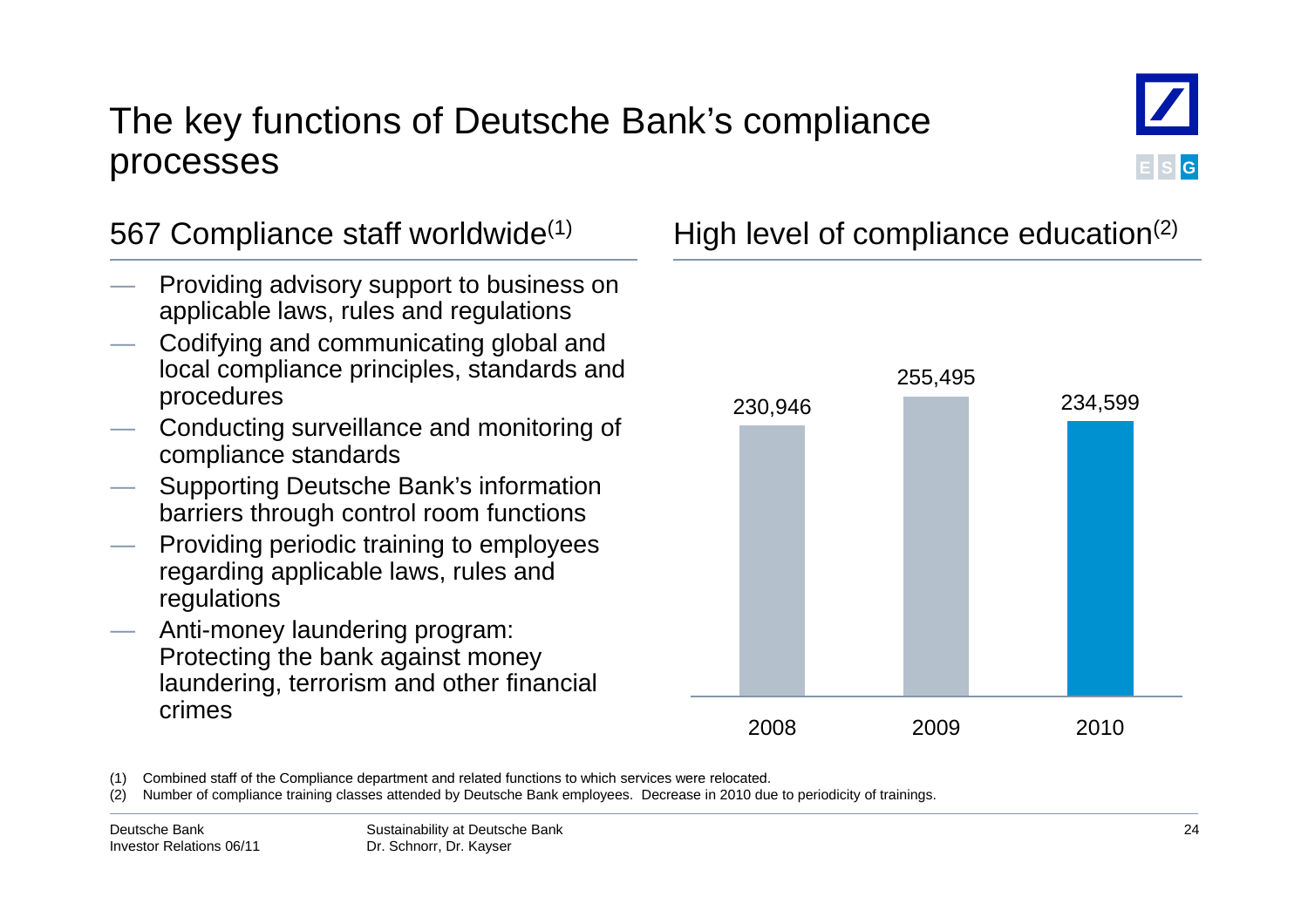# Compensation update



| New regulations                                          | German Institutsvergütungsverordnung (InstVergV) came into<br>effect on 12 October 2010, replacing guidelines from 2009<br>Regulation is based on CRD 3 and CEBS guidelines<br>Stricter rules compared to overseas regulatory activities                                                                                                                                                                                                                                                                                                                                                                                                      |
|----------------------------------------------------------|-----------------------------------------------------------------------------------------------------------------------------------------------------------------------------------------------------------------------------------------------------------------------------------------------------------------------------------------------------------------------------------------------------------------------------------------------------------------------------------------------------------------------------------------------------------------------------------------------------------------------------------------------|
| <b>Alignment of</b><br>compensation<br><b>structures</b> | As with previous rules, existing compensation structures have been<br>aligned to comply with the new regulations, where necessary<br>Sound review process to identify regulated staff ('risk takers')<br>For regulated staff, we apply the required deferral percentages (starting at<br>40% minimum, going up to 75% and above), introduced additional<br>retention period for deferred awards and 50% of upfront component and<br>new claw-back features based on divisional pre-tax profit<br>For non-regulated staff, the deferred compensation structures have<br>remained broadly the same but entry threshold has been set at EUR 75 k |
| <b>February 2011</b><br><b>awards</b>                    | Total deferrals in Feb 2011 at EUR 2.1 bn, vesting over 3 years,<br>vs. 2.1 bn in Feb 2010<br>Deferred equity / cash split has been changed to 50/50<br>(was 75/25 in 2010)                                                                                                                                                                                                                                                                                                                                                                                                                                                                   |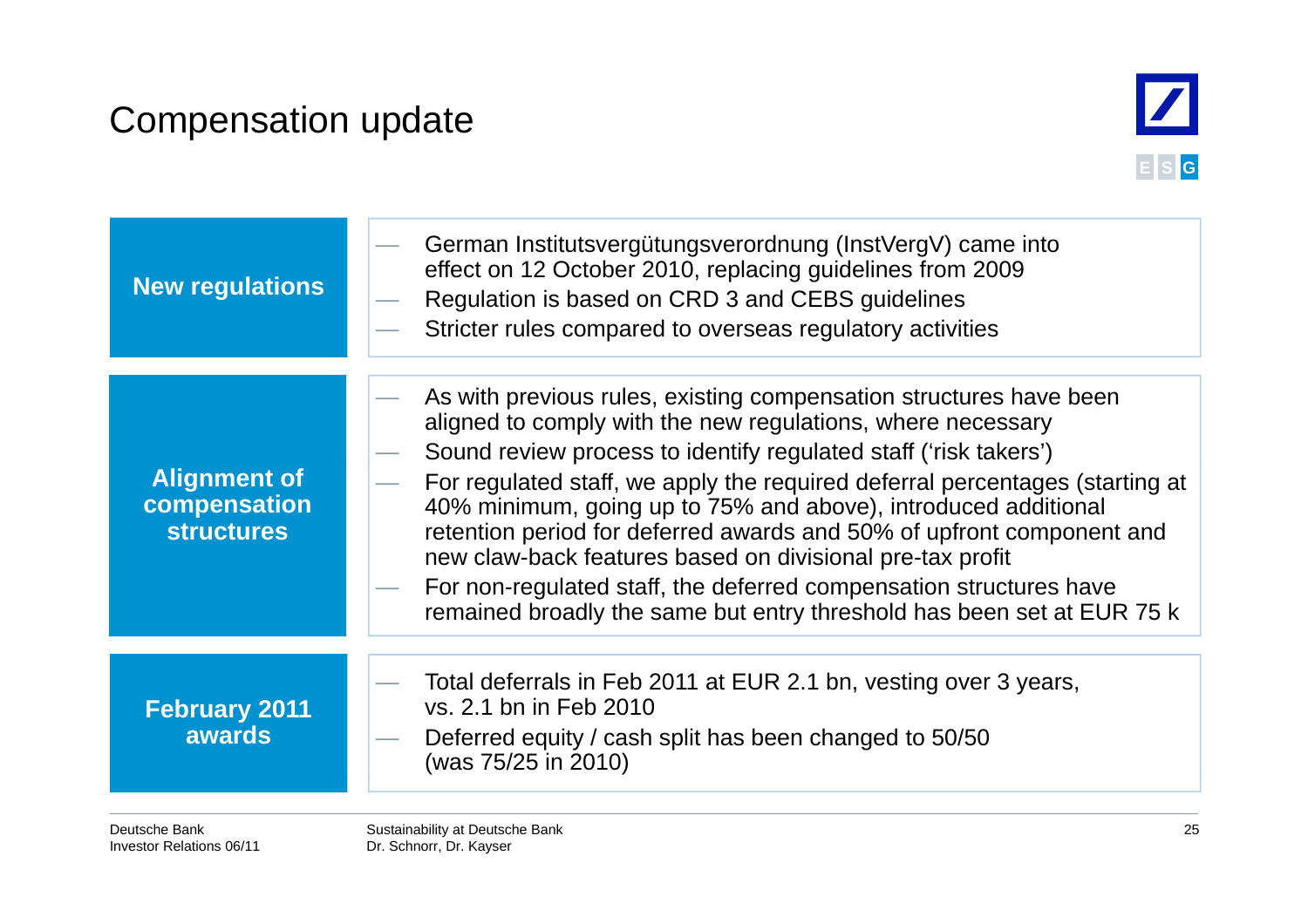### Improvements were made to the existing global reward governance structure (overview) )**<sup>E</sup>**



DB has further enhanced its existing Global Reward Governance Structure to ensure even better oversight and control for all compensation structures and practices on a group-wide basis. Core processes have been strengthened to align with the new European (CRD and CEBS) and German regulations (InstitutsvergütungsVerordnung – InstVergV -).

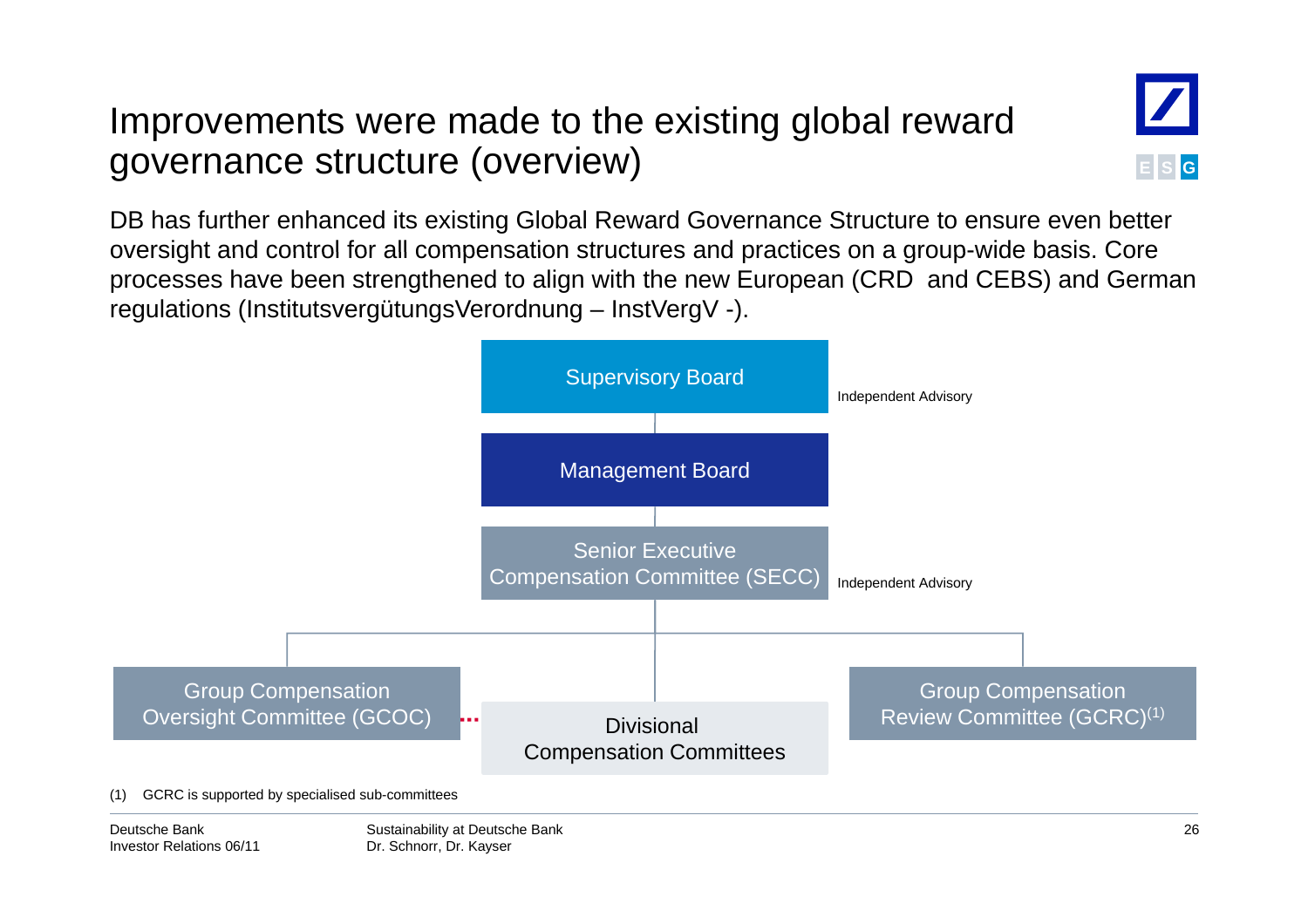# Targets, sustainability-oriented products and services



- Targeted expansion of discretionary management solutions based on sustainable investments
- Greater commitment to losed-in investment funds with a focus on sustainability
- Creating awareness among our clients for the issues of ethical and sustainability investments

### Global Banking/ Asset Finance and Leasing

- Introduction of further sustainableproducts/projects for the utilization of regenerative energy and energy efficiency
- Expansion of operations and know-how transfer in growth g regions

- Increasing the volume of sustainability managed funds on the basis of market developments
- Integration of the PRI into the investment process
- Further expansion of our range by building Multi Asset Products and ESG Advisory (service)

 Further expanding leading position in the field of global

emissions trading

Global Markets

### Private Wealth Clients **DWS/DB** Advisors **Private & Business Clients**

- Further integration of sustainable criteria into product portfolio
- Increasing sales of s the sustainability-oriented products
	- Examining the feasibility of climate-friendly products

### Global Transaction Banking/ Structured Trade and Export Finance

 Further expanding the STEF position in the financing of health, infrastructure, and environment-related projects, therein focusing on the field of renewable energies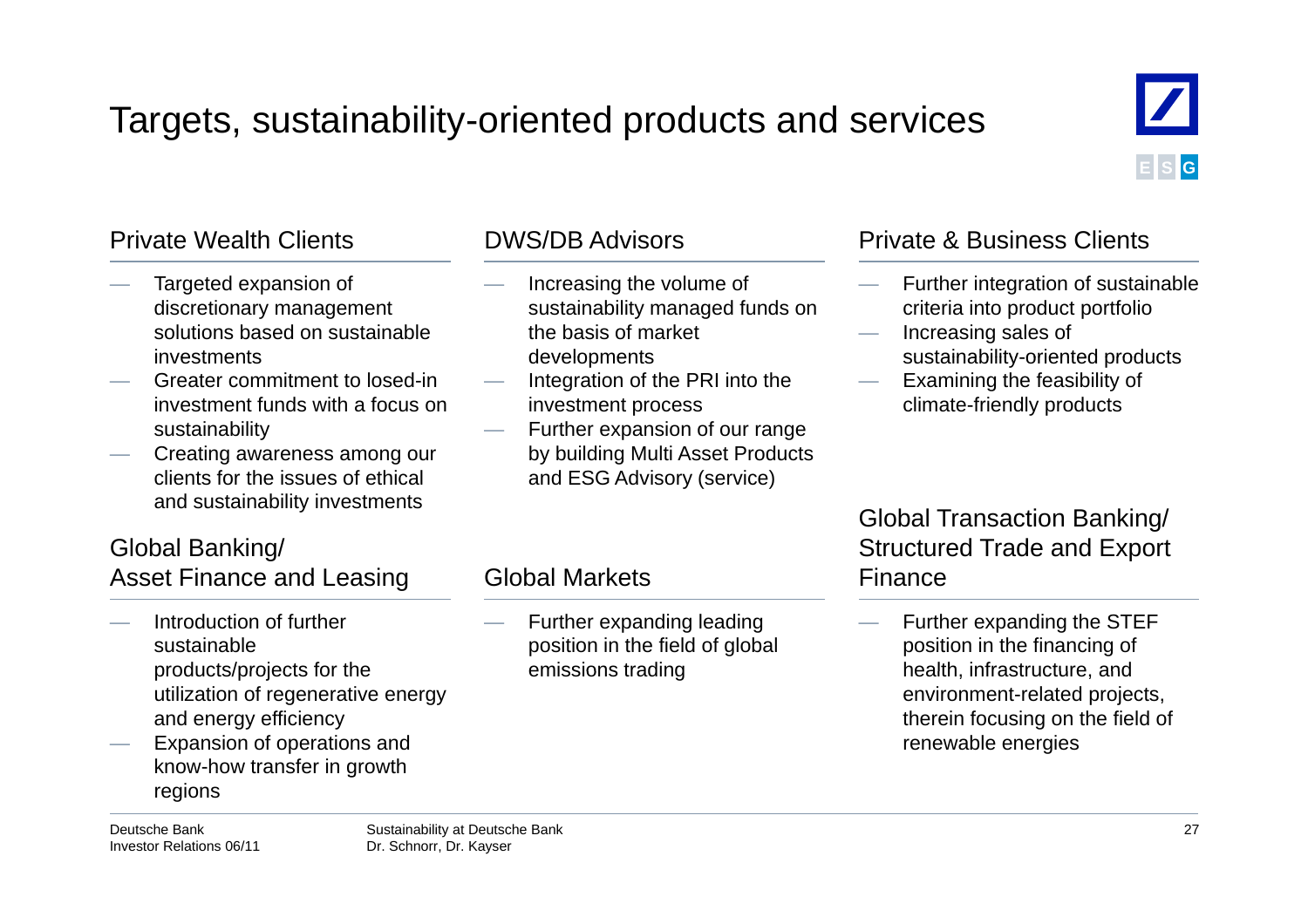# Results of sustainability ratings



### SAM<sup>(1)</sup>



### Sustainalytics<sup>(2)</sup>



### Oekom Research(3)



(1) Source: SAM Research Inc., Sep. 2010. Index Maximum: 100; (2) Source: Sustainalytics, Rating 2009/2010, (3) Source: oekom Research AG, 2009

Sustainability at Deutsche Bank Dr. Schnorr, Dr. Kayser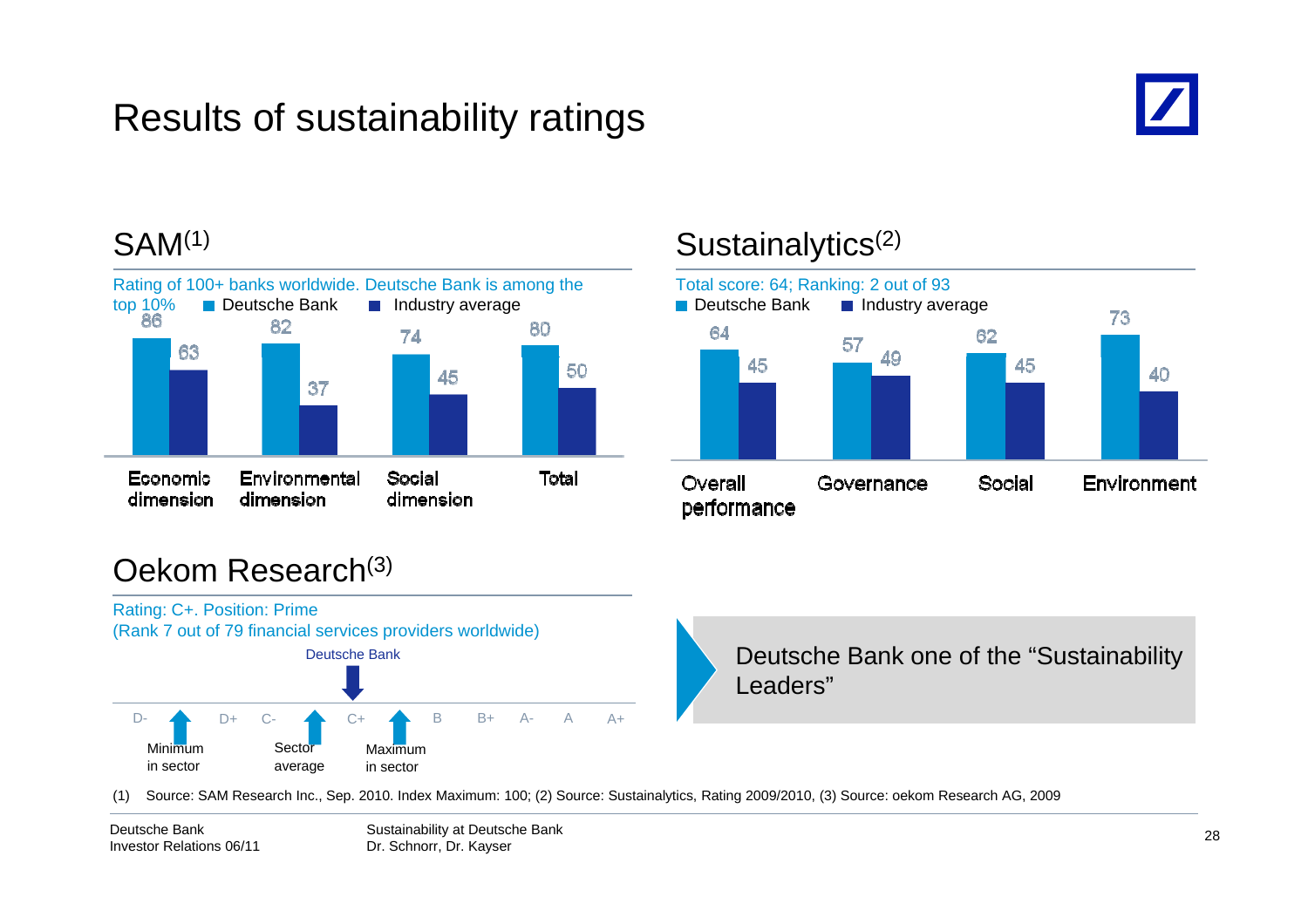Deutsche Banken Banken

Investor Relations 06/11



# Additional information

Passion to Perform

Dr. Schnorf, Dr. Kayser, Dr. Kayser, Dr. Kayser, Dr. Kayser, Dr. Kayser, Dr. Kayser, Dr. Kayser, Dr. Kayser, D

Sustainability at Deutsche Bank **Roadshow New York / Boston Boston, 15 – 17 June 2011**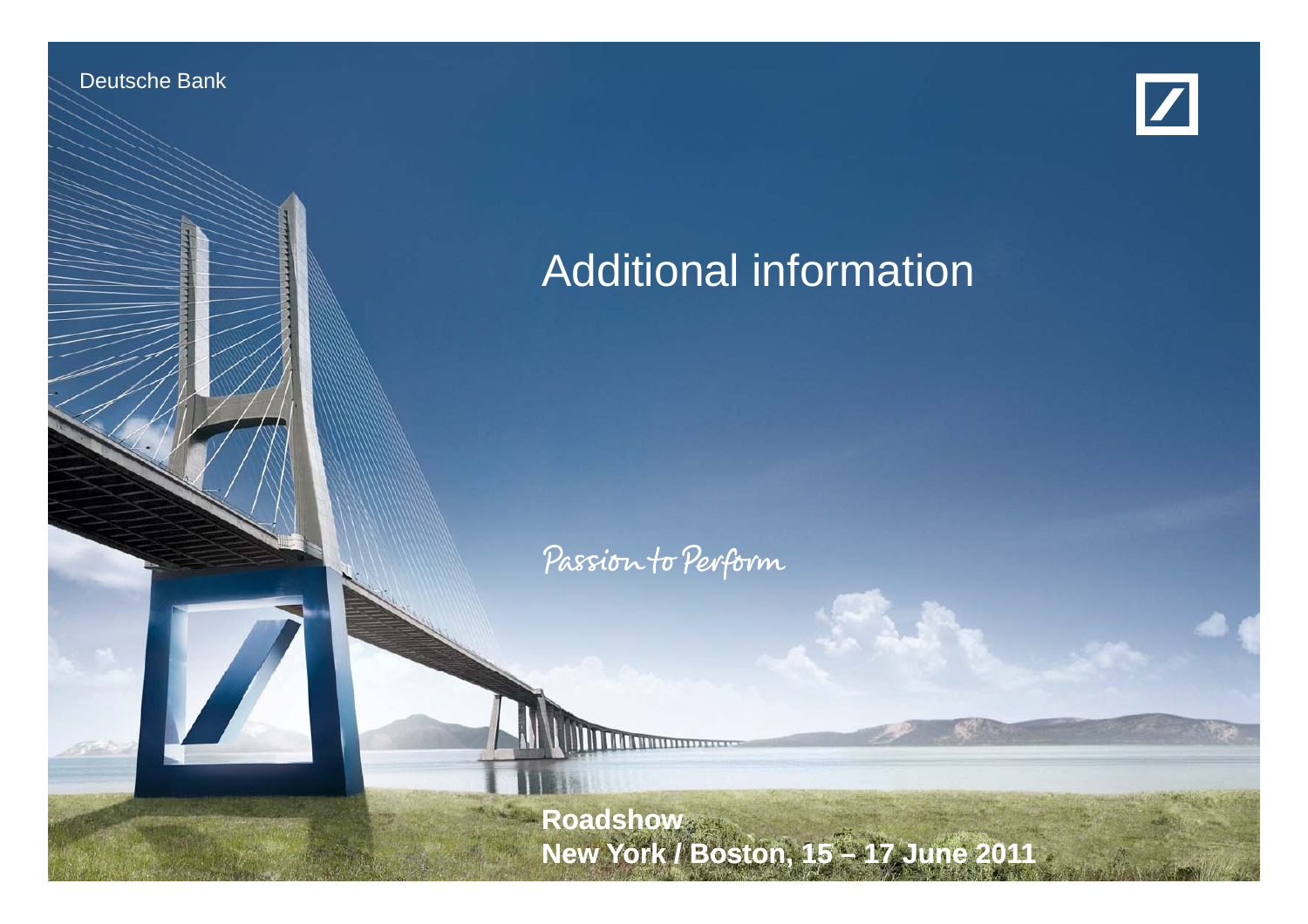### Governance structureManagement Board and Group Executive Committee





Deutsche BankInvestor Relations 06/11 Sustainability at Deutsche Bank Dr. Schnorr, Dr. Kayser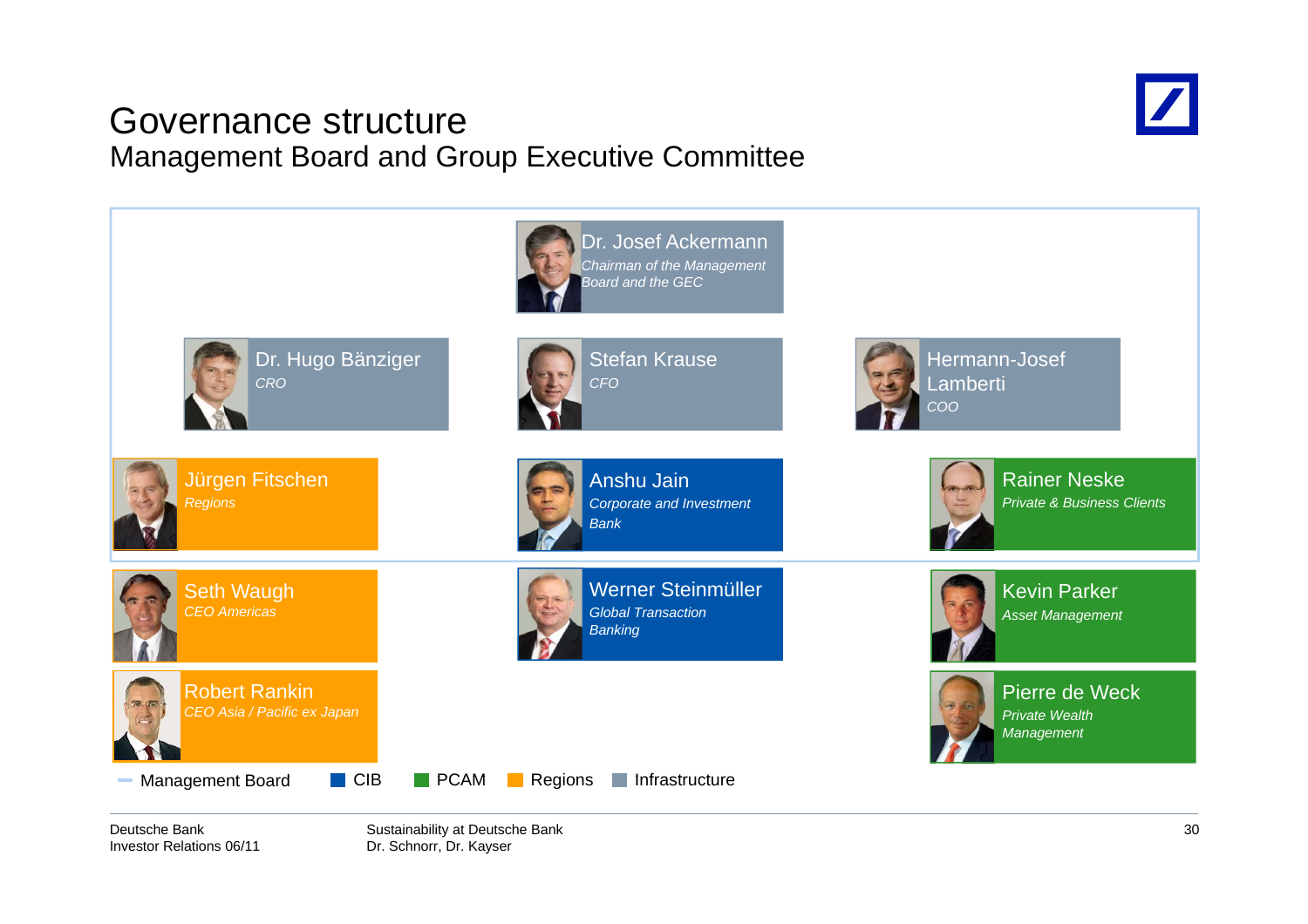# Members of Deutsche Bank's Supervisory Board



### **E S G**

| <b>Member</b>                  | <b>Principal Occupation</b>                                                             |                                            |
|--------------------------------|-----------------------------------------------------------------------------------------|--------------------------------------------|
| Dr. Clemens Börsig             | Chairman of the Supervisory Board of Deutsche Bank AG                                   |                                            |
| Dr. Karl-Gerhard Eick          | Management consultant, KGE Asset Management Consulting Ltd., London                     |                                            |
| Katherine Garrett-Cox          | Chief Executive Officer, Alliance Trust PLC, Angus (UK)                                 | In accordance                              |
| Prof. Dr. Henning<br>Kagermann | President of acatech – German Academy of Science and Engineering, Königs Wusterhausen   |                                            |
| Suzanne Labarge                | Toronto                                                                                 | <b>Stock Corporation</b><br>Act elected by |
| Maurice Lévy                   | Chairman and Chief Executive Officer, Publicis Group S. A., Paris                       | shareholders at                            |
| Dr. Theo Siegert               | Managing Partner of de Haen Carstanjen & Söhne, Düsseldorf                              | the Annual                                 |
| Dr. Johannes Teyssen           | <b>General Meeting</b><br>Chairman of the Management Board of E.ON AG, Oberding         |                                            |
| Tilman Todenhöfer              | Managing Partner of Robert Bosch Industrietreuhand KG, Madrid                           |                                            |
| Werner Wenning                 | Chairman of the Board of Management of Bayer AG, (until September 30, 2010), Leverkusen |                                            |
| <b>Karin Ruck</b>              | Deputy Chairperson of the Supervisory Board, Deutsche Bank AG, Bad Soden am Taunus      |                                            |
| Wolfgang Böhr                  | Deutsche Bank AG, Düsseldorf                                                            |                                            |
| <b>Alfred Herling</b>          | Deutsche Bank AG, Wuppertal                                                             |                                            |
| Gerd Herzberg                  | Deputy Chairman of ver.di Vereinte Dienstleistungsgewerkschaft, Hamburg                 | In accordance<br>with the German           |
| Peter Kazmierczak              | Deutsche Bank AG, Herne                                                                 | <b>Stock Corporation</b>                   |
| <b>Martina Klee</b>            | Deutsche Bank AG, Frankfurt                                                             | Act elected by                             |
| <b>Henriette Mark</b>          | employees in<br>Deutsche Bank AG, Munich                                                |                                            |
| <b>Gabriele Platscher</b>      | Deutsche Bank Privat- und Geschäftskunden AG, Braunschweig                              | Germany                                    |
| <b>Marlehn Thieme</b>          | Deutsche Bank AG, Bad Soden am Taunus                                                   |                                            |
| <b>Stefan Viertel</b>          | Deutsche Bank AG, Bad Soden am Taunus                                                   |                                            |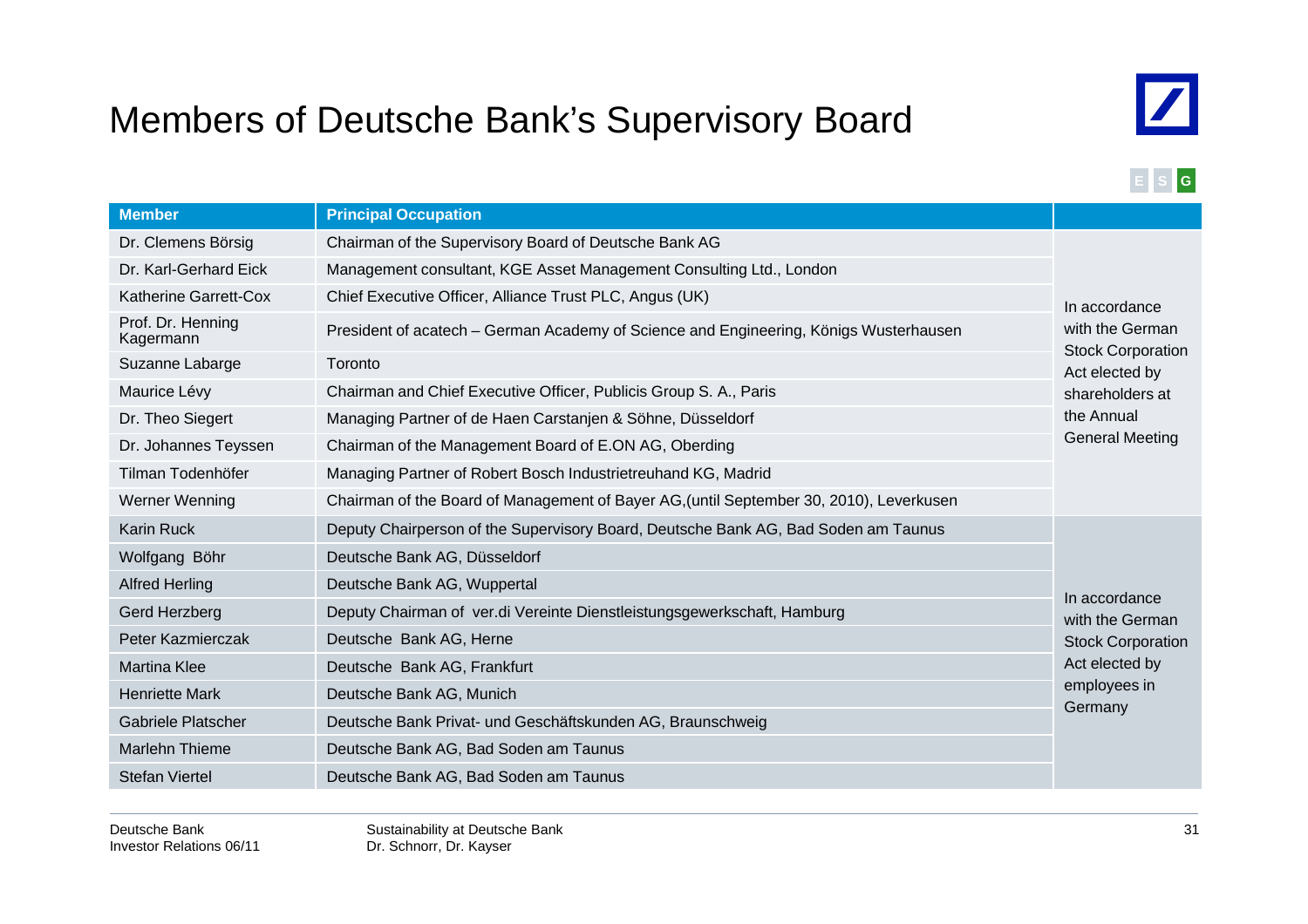# Environmental Steering Committee and Climate Change Advisory Board



### **E S G**

| <b>Environmental Steering</b><br><b>Committee Chair:</b><br><b>Caio Koch-Weser</b><br><b>Vice Chairman, Deutsche Bank</b><br><b>Group</b> | Members: Corporate & Investment Bank, Asset Management, Private Wealth<br>Management, Private & Business Clients, Communications, Compliance, Corporate<br>Development/Corporate Investments, Corporate Real Estate/Global Sourcing, Risk<br>Management, DB Research, Group Sustainability |
|-------------------------------------------------------------------------------------------------------------------------------------------|--------------------------------------------------------------------------------------------------------------------------------------------------------------------------------------------------------------------------------------------------------------------------------------------|
| <b>Climate Change Advisory Board</b><br><b>Members</b>                                                                                    | <b>Principal Occupation</b>                                                                                                                                                                                                                                                                |
| <b>Lord Browne</b>                                                                                                                        | MD and Managing Partner, Europe, of Riverstone Holdings and former CEO of BP (UK)                                                                                                                                                                                                          |
| John Coomber                                                                                                                              | Member of the Board of Directors, Swiss Re, Chairman of the Climate Group, and Chief<br>Executive, The Pension Cooperation (UK)                                                                                                                                                            |
| <b>Fabio Feldmann</b>                                                                                                                     | CEO, Fabio Feldmann Consultores and former Executive Secretary, Brazilian Forum on<br>Climate Change (Brazil)                                                                                                                                                                              |
| Dr. Jamshed Irani                                                                                                                         | Director, Tata Sons Limited (India)                                                                                                                                                                                                                                                        |
| Amory B. Lovins                                                                                                                           | Chairman and Chief Scientist, Rocky Mountain Institute (USA)                                                                                                                                                                                                                               |
| Lord Oxburgh                                                                                                                              | Member of the Advisory Board, Climate Change Capital and former Chairman of Shell<br>(UK)                                                                                                                                                                                                  |
| Prof. Hans Joachim Schellnhuber                                                                                                           | CBE, Director of Potsdam Institute for Climate Impact Research (Germany)                                                                                                                                                                                                                   |
| <b>Prof. Robert Socolow</b>                                                                                                               | Professor/Co-Director, The Carbon Mitigation Initiative, Princeton University (USA)                                                                                                                                                                                                        |
| Prof. Dr. Klaus Toepfer                                                                                                                   | Former Federal Minister for Environment, Nature Conservation, and Nuclear Safety,<br>Germany (Germany)                                                                                                                                                                                     |
| Doutcobo Ropk                                                                                                                             | າາ<br>Suctoinability of Doutcobe Rapk                                                                                                                                                                                                                                                      |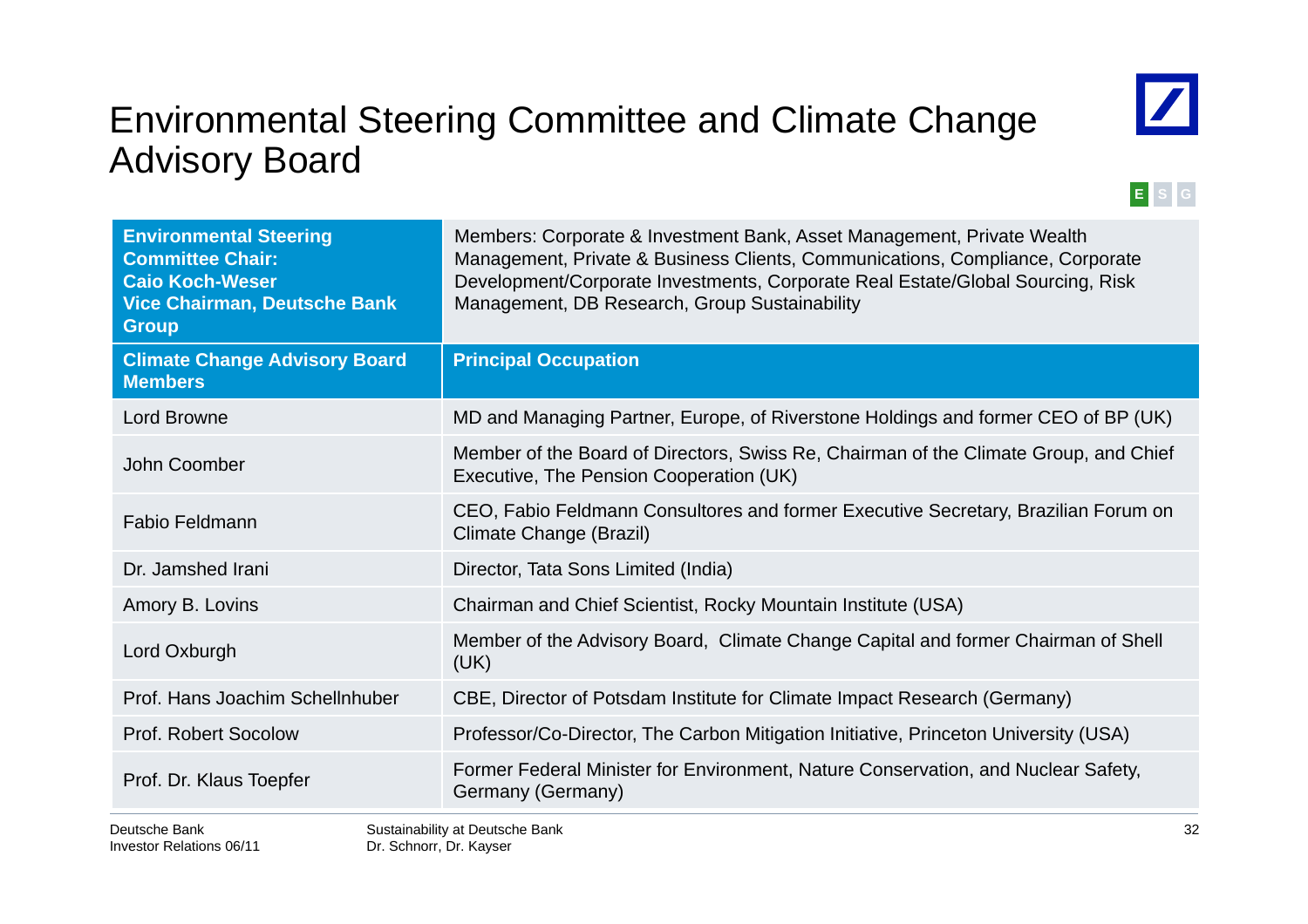# Solar Impulse – a sustainable investment in the future

### 63 <sup>m</sup> wingspan, 12,000 solar cells, zero kerosene

- In 2013 "Solar Impulse" is due to set off on the first round-the-world flight of a manned solar aircraft
- Without using any fuel or emitting any pollutants, it will take off and fly for several days and nights – powered solely by the sun
- With "Solar Impulse" the two pioneers, Bertrand Piccard and André Borschberg, aim to draw attention to the huge potential of regenerative energy sources and to set in motion nothing less than a revolution in their use
- $-$  Deutsche Bank is proud to be a main partner of the pioneering project









**E S G**

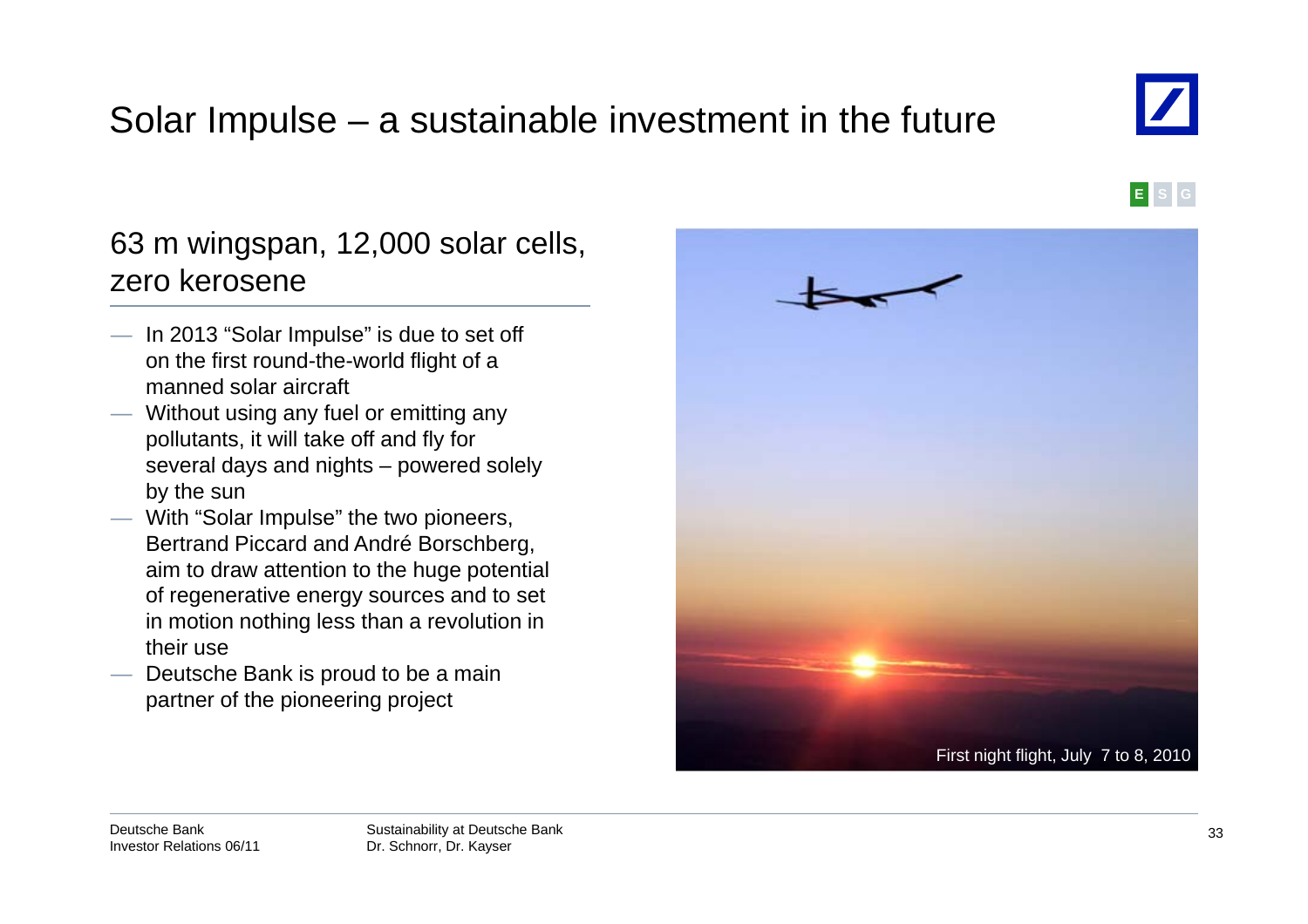# Microcredits – from philanthropy to the business case

Via Deutsche Bank approximately **USD 195 <sup>m</sup>** have been channeled to more than **110 microfinance institutions** in more than **47 countries** in the past twelve years. Result: aggregate loan volume of **USD 1.19 bn** has been granted to **2.6 m borrowers** so far.

### **DB Microcredit Development Fund (DBMDF)**

 Since 1997 investment of USD 7.2 m in loans to 58 microfinance institutions in 33 countries

### **Global Commercial Microfinance Consortium**

— Aggregate lending of USD 80.6 m; closed in 2005; 47 loans in 24 countries

### **db Microfinance-Invest No. 1**

- Debt securities of Euro 60 m, issued in 2007 with EUR 38 m secured by Deutsche Bank's private clients, EUR 18 m by Kreditanstalt für Wiederaufbau and EUR 4 m by Deutsche Bank
- Money will be used by 20 microfinance institutions to grant at least 100,000 micro loans in 15 emerging and developing countries

### **FINCA Microfinance Fund BV**

 Subordinated debt of USD 21.2 m, closed in 2009, raised for 7 affiliates of FINCA International, a microfinance for 7 affiliates of FINCA International, a microfinance<br>network



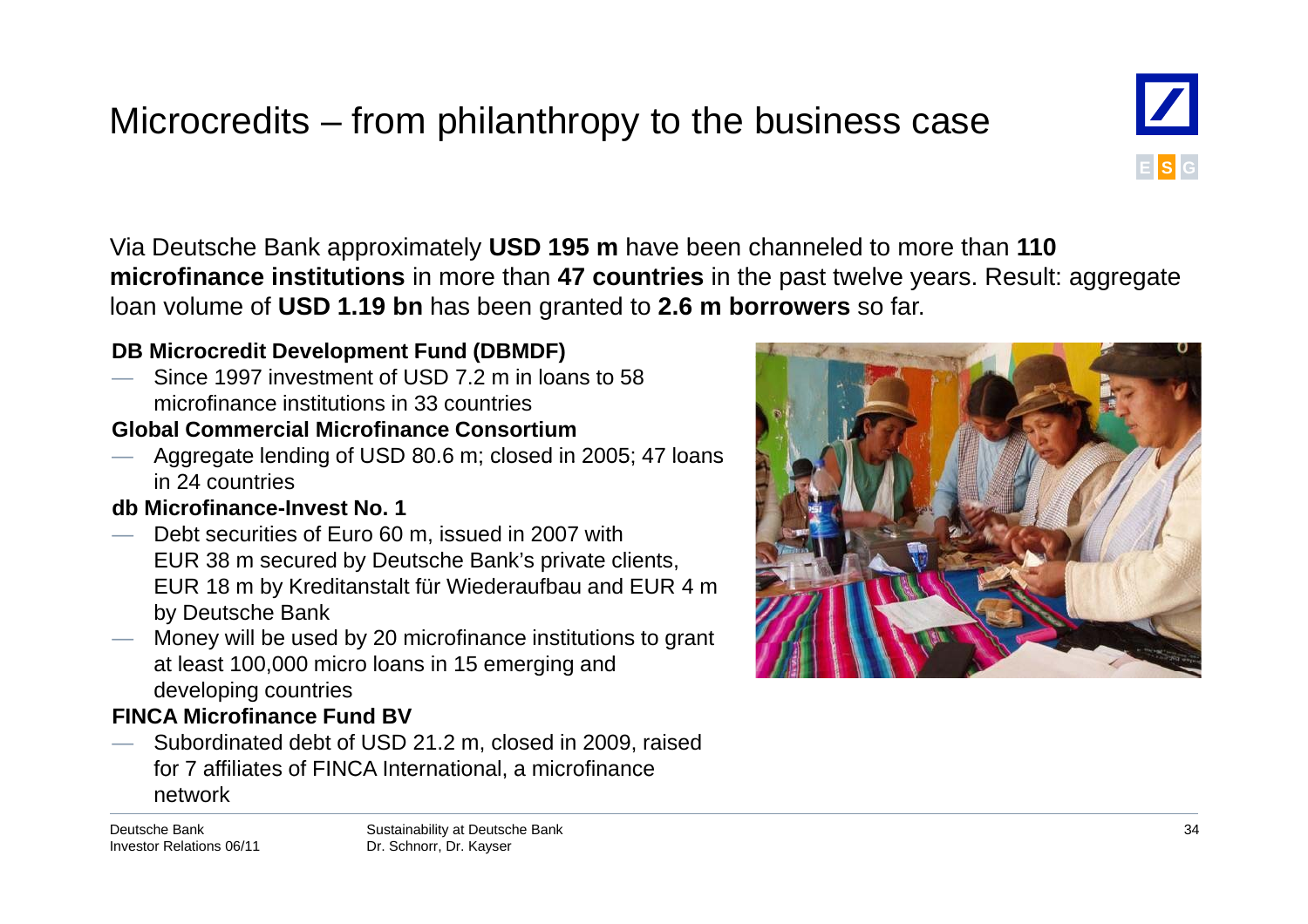# Human and labor rights



### Human rights

- International guidelines (e.g. the World Bank Standards, the OECD Principles for Multinational Enterprises, the UN Global Compact Principles) are applied in our business
- Deutsche Bank's Code of Conduct requires to maintain equal opportunities by not discriminating based on age, disability, ethnic background, skin color, gender, pregnancy, sexual orientation and identity, nationality, religion, civil status, or any other characteristic
- In 2010 a human rights program to further raise consciousness will be raised

### Labor rights

- Close and trusting collaboration with labor representatives is maintained<br>— International Labor Organization's (ILO) standards are strictly followed
- International Labor Organization's (ILO) standards are strictly followed
- Deutsche Bank's Vendor's Code of Conduct includes the recognition of equal opportunities and the right to collective bargaining and adequate minimum wage and benefits – in case of violation, we end the business relationship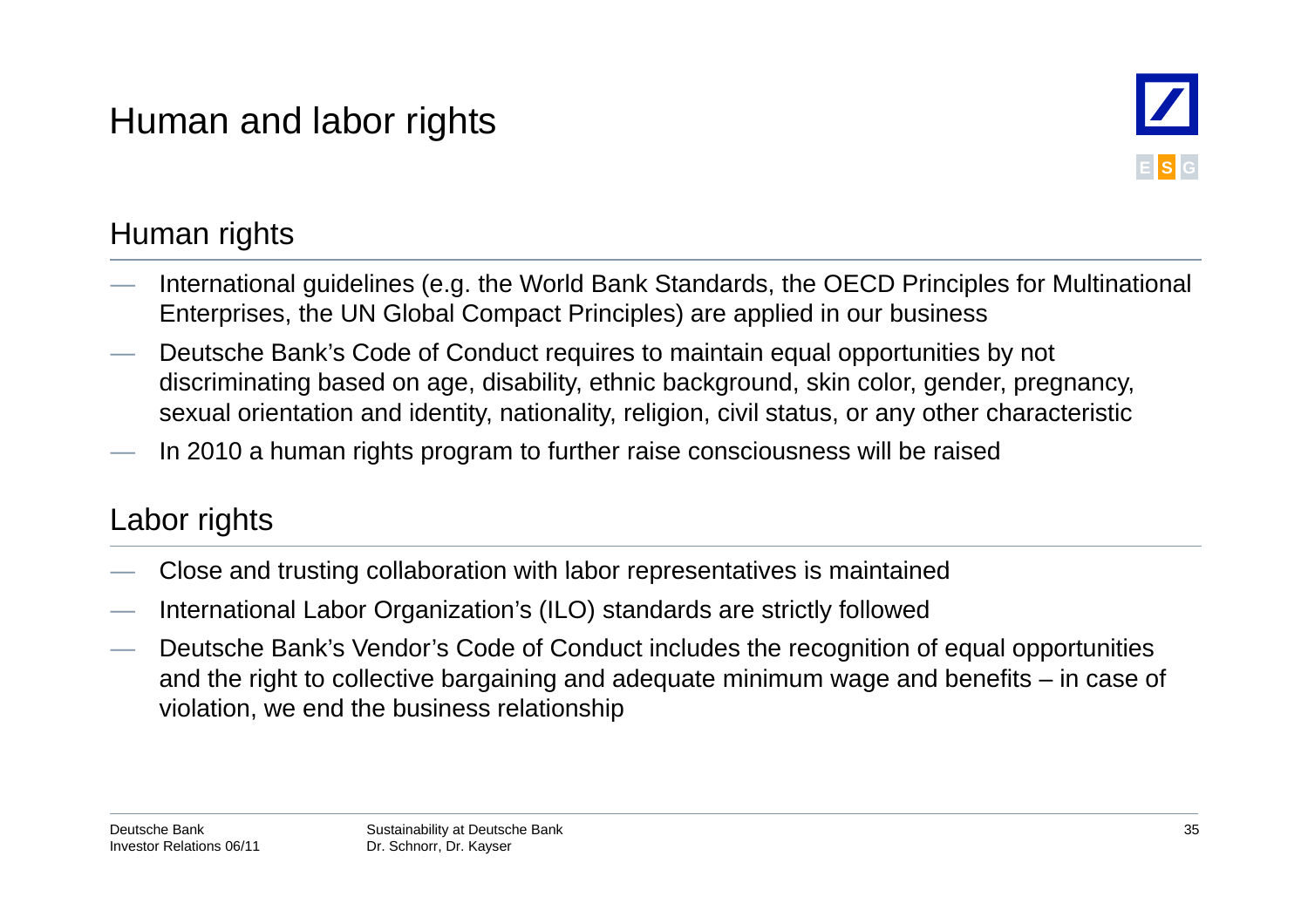# Operational environmental protection - our targets



**E S G**

| <b>Aspect</b>    | <b>Goal</b>                                                                                                                                                                                                                                                                                                                                                                 |
|------------------|-----------------------------------------------------------------------------------------------------------------------------------------------------------------------------------------------------------------------------------------------------------------------------------------------------------------------------------------------------------------------------|
| <b>Resources</b> | Carbon neutrality from 2013 onwards<br>Continuous increase of the renewable energy component (2010: 70 %)<br>Reduction of water use by a total of 100 million liters (2009/2010)<br>Reduction of energy consumption by a total of 30 million kWh (2010)                                                                                                                     |
| Technology       | Steady improvement of building technology<br>role model Deutsche Bank twin towers: reduction of $CO2$ emissions by 89 %<br>Quadruple the energy efficiency in our large data centers by the end of 2012<br>Halve the energy consumed by IT activities in our offices by the end of 2012                                                                                     |
| <b>Material</b>  | Increase use of environmentally friendly materials<br>Usage of FSC or PEFC certified paper<br>Halving the Group-wide consumption of printing and photocopy paper by the end of 2012<br>Inclusion of indirect carbon emissions coming from the supply chain into our calculations of<br>the carbon footprint (focus on contracts with energy providers and paper suppliers). |
| <b>Mobility</b>  | Increase use of video conferencing, stimulate lower carbon emission travel modes,<br>fostering carbon neutrality (business journeys, conferences)                                                                                                                                                                                                                           |
| <b>Employees</b> | Continuous raising of awareness<br>Energy awareness campaign, "Passion for the Planet" website, e-learning tool on<br>sustainability                                                                                                                                                                                                                                        |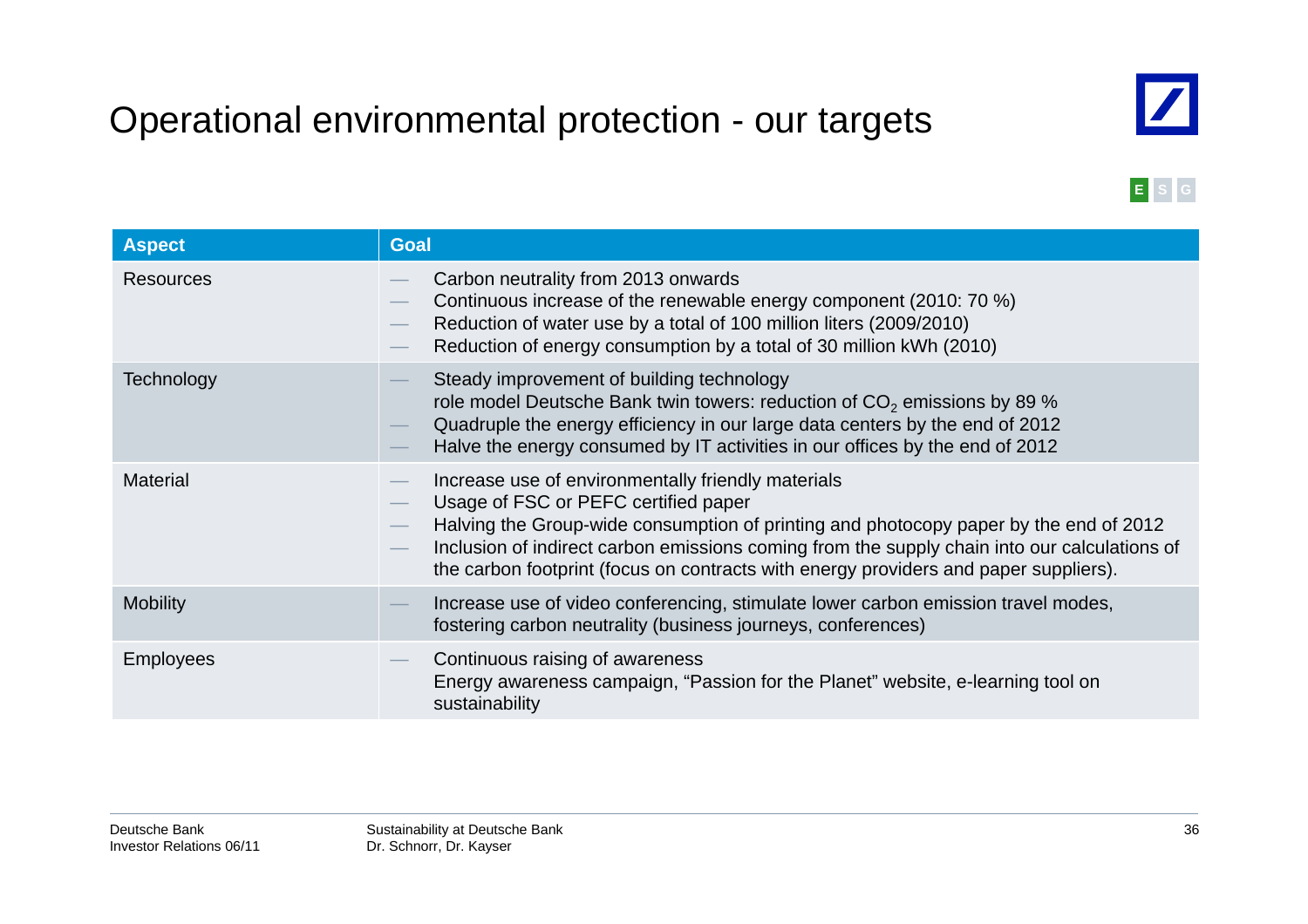### Renewable Energy projects in our Asset Finance & Leasing business (I)





| firstwind.                                           |                                                                   | SAG<br>Solarstrom                                        | <i><del>≘</del>KGAL</i><br>creating financial success                     | CARPEVIGO<br>nutze die kraft erneuerbarer energie                              |
|------------------------------------------------------|-------------------------------------------------------------------|----------------------------------------------------------|---------------------------------------------------------------------------|--------------------------------------------------------------------------------|
| <b>First Wind Energy LLC</b>                         | Wind Park Champagne,<br>France                                    | Solarpark Rain GmbH & Co.KG<br>(Germany)                 | <b>European Solar Power Fund</b><br>Nr. 1 GmbH & Co.KG<br>(Germany)       | Carpevigo<br>Unternehmensgruppe<br>(Germany)                                   |
| USD 50 million                                       |                                                                   | EUR 10 million                                           | EUR 47.25 million                                                         | EUR 18.8 million                                                               |
|                                                      | Capacity: 12 MW                                                   | Capacity: 4.2 MW                                         | Capacity: 10.8 MW                                                         | Capacity: 5.6 MW                                                               |
| Corporate Letter of Credit Facility                  | Share Deal with French<br>Investor, Project<br>Developer/Arranger | Sole Lead Arranger, Sole<br>Bookrunner, Underwriter      | Project Finance -<br>Sole Lead Arranger, Sole<br>Bookrunner, Underwriterr | Project Finance -<br>Sole Lead Arranger, Sole<br>Bookrunner, Underwriterr      |
| April 2010                                           | March 2010                                                        | December 2009                                            | May 2009                                                                  | May 2009                                                                       |
| <b>-RE</b> D<br>Svstems                              |                                                                   | Solar Parks<br>of Extremadura, S.L.                      |                                                                           | <b>THE LARIS</b>                                                               |
| <b>REpower Systems AG</b><br>(Germany)               | Solar Park Mallorca (Spain)<br>PASO S.L.                          | Solar Park Extremadura<br>(Spain)                        | Wind Farm Banks Island<br>(Canada)                                        | 200 private & corporate<br>investors introduced and<br>covered by DB PWM Spain |
| EUR 600 million                                      | <b>EUR 65 Million</b>                                             | EUR 270 million                                          |                                                                           | EUR 218 Million                                                                |
|                                                      | Capacity: 8.3 MW                                                  | Capacity 30 MW                                           | Capacity: up to 700 MW                                                    | Funding of 20 MW Photovoltaic<br>Solar Energy Park in El Bonillo,              |
| Syndicated Loan,<br>Joint Lead Arranger, Bookrunner, | Asset Deal with<br>Maltese Investor                               | Project development and<br>equity placement to investors | Building Permit for a<br>Wind farm in Canada                              | Castillia La Mancha, Spain<br>Sole Financial Advisor, Sole                     |
|                                                      | Project Developer/Equity<br>and Senior Debt Arranger              | Project Developer, Equity and<br>Senior Debt Arranger    | <b>Project Developer</b>                                                  | Lead Arranger, Sole<br>Bookrunner, Underwriter of<br>senior bank debt          |
| May 2009                                             | February 2009                                                     | October 2008                                             | Ongoing                                                                   | <b>July 2007</b>                                                               |

Deutsche BankInvestor Relations 06/11

**Wind** 

Sustainability at Deutsche Bank Dr. Schnorr, Dr. Kayser

37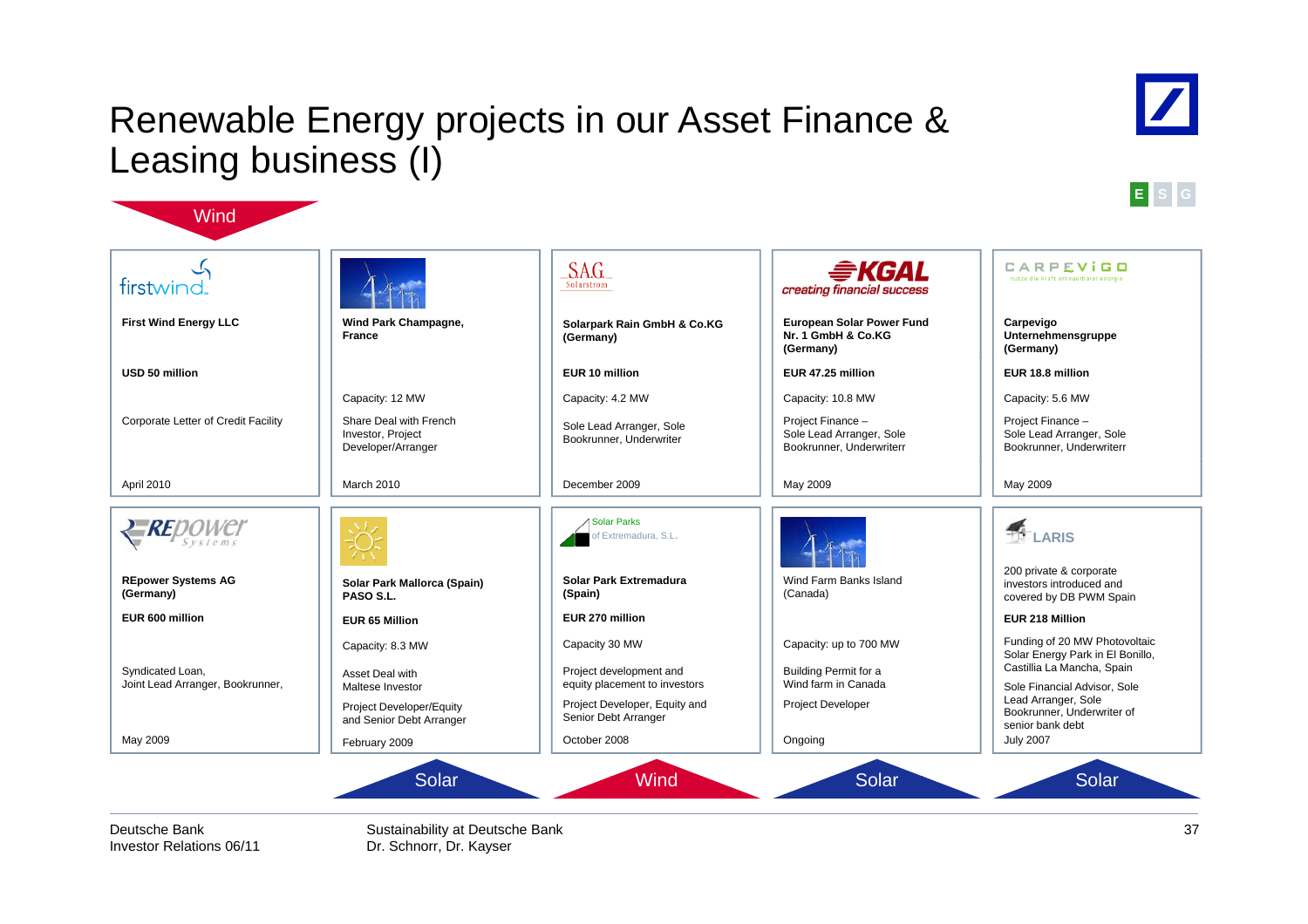### Renewable Energy projects in our Asset Finance & Leasing business (II)

**Wind** 





|                                           |                                                               |                                             | $4 + 56 =$                                              |                                   |
|-------------------------------------------|---------------------------------------------------------------|---------------------------------------------|---------------------------------------------------------|-----------------------------------|
| Windkraft GmbH & Co. KG<br>$N^{\circ} 25$ | <b>Offshore Wind Farm in Baltic</b><br>Sea, Ventotec Ost 2 KG | <b>Momerstroff SAS (France)</b>             | <b>DEE Deutsche Erneuerbare</b><br><b>Energien GmbH</b> | <b>Voltwerk Solar Return Fund</b> |
| <b>EUR 50 Million</b>                     | Capacity: 400 MW                                              | <b>EUR 15 Million</b>                       | Wind: up to 500 MW                                      | <b>EUR 54 Million</b>             |
| Capacity: 40 MW                           | Building Permit received in 2007,                             | Capacity: 12 MW                             | Solar: up to 30 MW<br>Biomass: up to 30 MW              | Capacity: 12 MW                   |
| Asset Deal with<br>Danish Investor        | Share Deal with Iberdrola<br>Revovables Offshore Dt. in 2010  | Asset Deal with<br>Maltese Investor         | Spain, Greece, Italy, Poland<br>Canada, USA             | Closed-End Solar Fund             |
| Arranger                                  | Project Developer/<br><b>Equity Arranger</b>                  | Project Developer/Arranger                  | Project Developer                                       | Co-Arranger                       |
| Duesseldorf 2007                          | 2007/2010                                                     | Duesseldorf 2006                            | Duesseldorf since 2004                                  | Duesseldorf 2005                  |
|                                           | MATRIX                                                        |                                             |                                                         |                                   |
| Windkraft GmbH & Co. KG<br>$N^{\circ} 24$ | <b>Matrix Capital Partners</b>                                | Windkraft GmbH & Co. KG<br>$N^{\circ}$ 1-21 | Eolec SARL (France)                                     | Evroenergiaki S.A. (Greece)       |
| <b>EUR 10 Million</b>                     | EUR 29 million                                                | EUR 324 Million                             |                                                         |                                   |
| Capacity: 6 MW                            | Capacity: 20 MW                                               | Capacity 222 MW                             | Capacity: approx. 100 MW                                | Capacity: approx. 100 MW          |
| <b>Asset Deal with Swiss</b><br>Investor  | Asset Deal with British<br>Investor                           | Closed-End Wind Energy<br>Funds             | French Wind Farms                                       | <b>Greek Wind Farms</b>           |
| Project Developer/Arranger                | Arranger                                                      | Initiator                                   | Project Developer                                       | Project Developer                 |
| Duesseldorf 2005                          | August 2004                                                   | Duesseldorf 1999 until 2004                 | France since 2003                                       | Greece since 2003                 |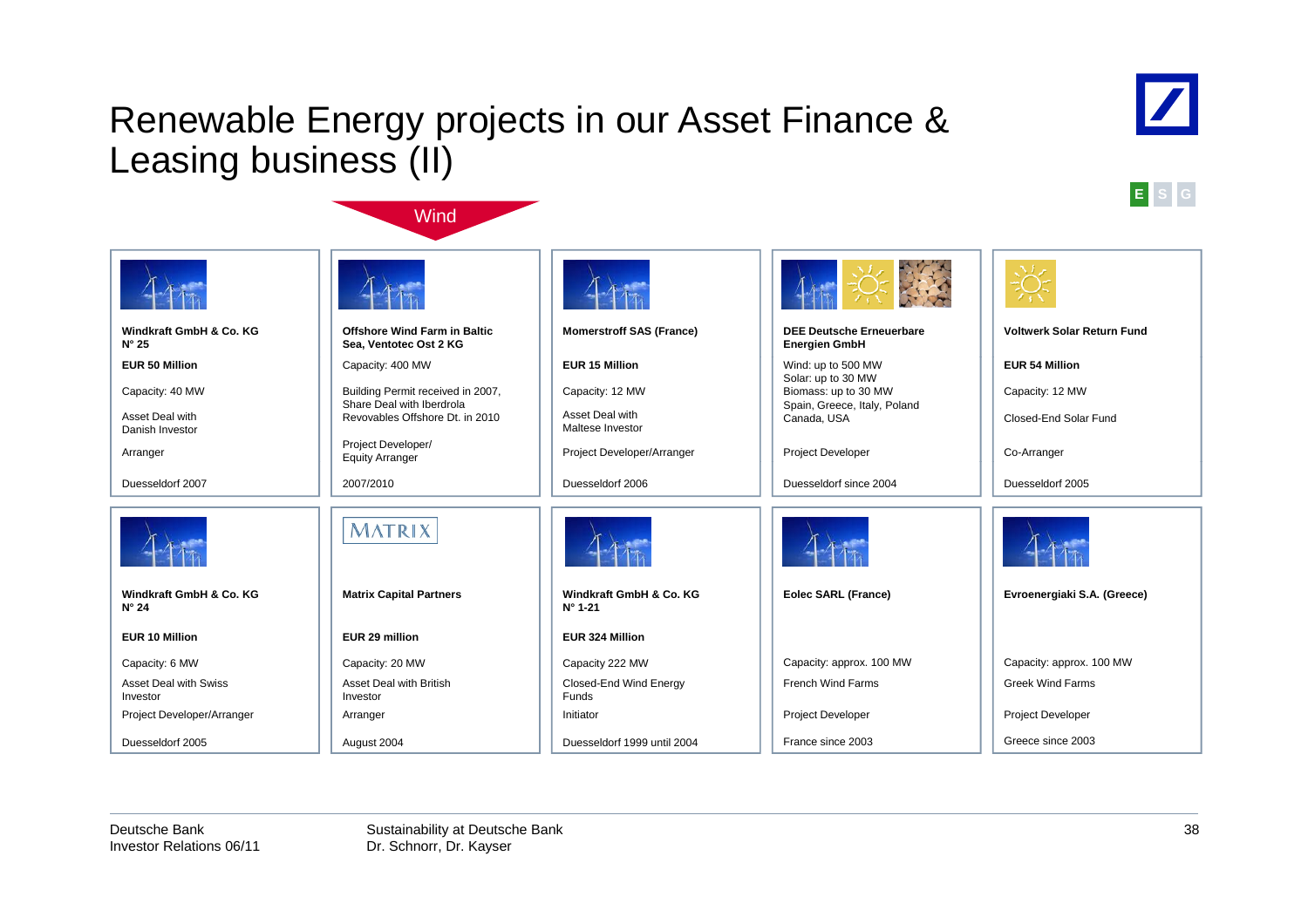# Dii: socio-political engagement in a large scale



**E S G**

### Dii Concept Desertec Foundation was set u Concept

- Aims at supplying an important share of Continental Europe's total annual electricity demand by 2050 with electricity from clean solar and wind energy sources in  $\overline{\phantom{a}}$  Borda<br>MENA region DII GmbH MENA region
- Will conduct a study to elaborate a holistic power generation, transmission and storage concept which will optimize:
	- the levelized cost of green electricity delivered to Europe,
	- the impact on the environment,
	- energy safety and security, in addition to political and socio-economic aspects.
- $-\hspace{0.1cm}$  Based on the recommendations of the study Dii plans to implement solar and wind power generation assets, power transmission lines and utilization concepts for existing energy storage systems and/or build new storage systems
- $-$  Would require a multi-phased approach
- Deutsche Bank (and all of the other partners) actively support the work of DII by participating in working groups, political talks, presentations ao

p b y p

- Trans-Mediterranean Renewable Energy Cooperation
- German Association of the Club of Rome
- Royal Highness Prince Hassan of Jordan

- 12 founding members incl. Desertec Foundation
- more members will be added



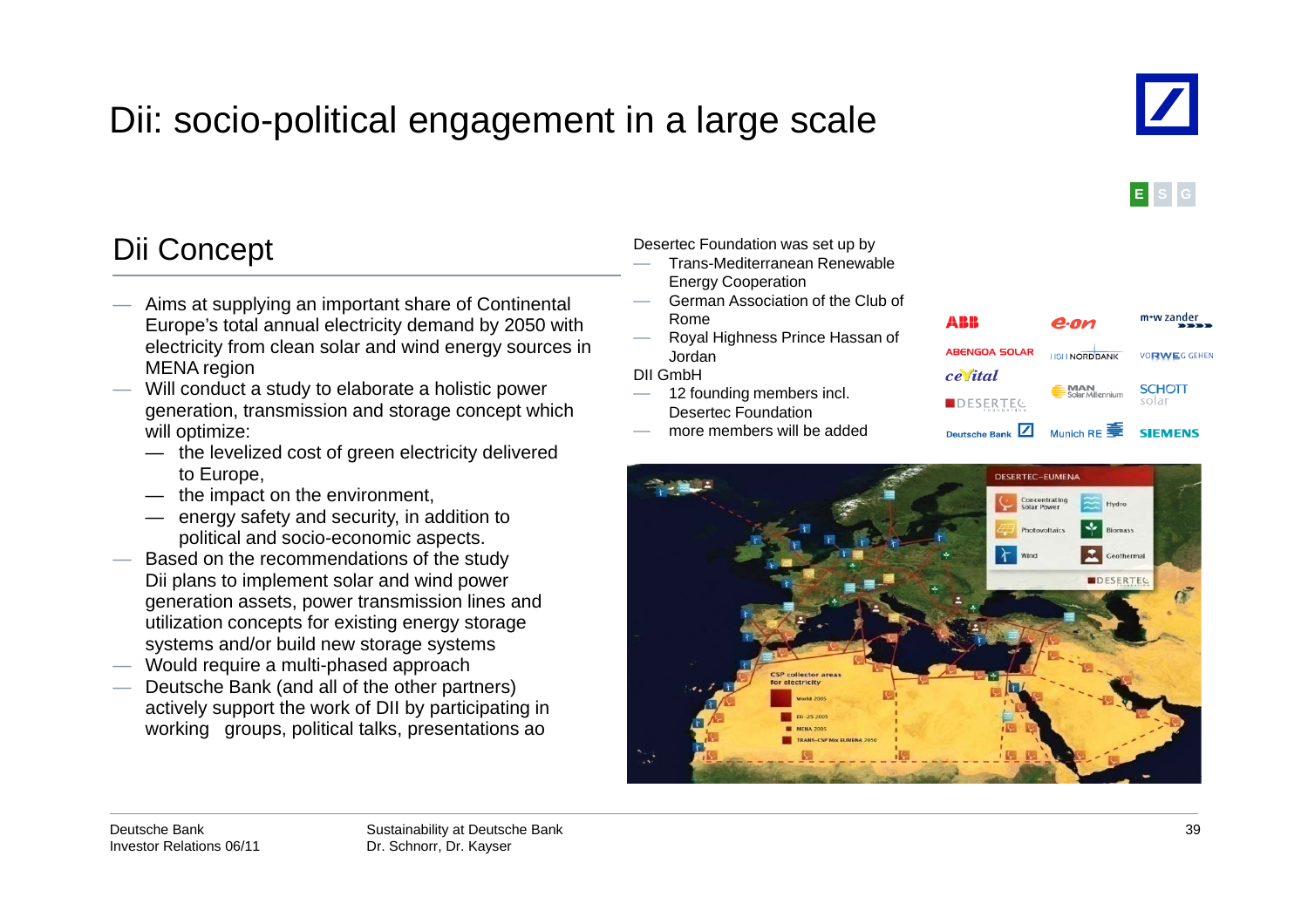# Listing of Deutsche Bank in SRI indices



| <b>Indices</b>                                                                                                          | <b>Listed since</b>                              | <b>Indices</b>                                                                                              | <b>Listed since</b>                |
|-------------------------------------------------------------------------------------------------------------------------|--------------------------------------------------|-------------------------------------------------------------------------------------------------------------|------------------------------------|
| <b>ASPI Index</b><br>ADVANCED SUSTAINABLE PERFORMANCE INDICES                                                           | 2001<br>(since<br>establishment<br>of the index) | <b>Ethical Index Euro</b><br><b>Ethical Index Global</b><br>E.Capital Partners                              | 2002                               |
| <b>Dow Jones STOXX</b><br><b>Sustainability Indices</b>                                                                 | 2001<br>(since<br>establishment                  | <b>Ethical Index Euro Tradable</b><br><b>Ethical Index Global Tradable</b>                                  | 2006                               |
| <b>DJSI EURO STOXX</b>                                                                                                  | of the index)                                    | <b>FTSE4GOOD Indices</b><br><b>FTSE4GOOD</b>                                                                | 2001<br>(since<br>establishment of |
| <b>Dow Jones Sustainability</b><br><b>World Index (DJSI World)</b><br><b>Dow Jones</b><br><b>Sustainability Indexes</b> | 1999<br>(since<br>establishment<br>of the index) | <b>Europe Index (EUR)</b><br><b>FTSE4GOOD</b><br><b>Global Index (USD)</b><br><b>FTSE4Good Index Series</b> | the index)                         |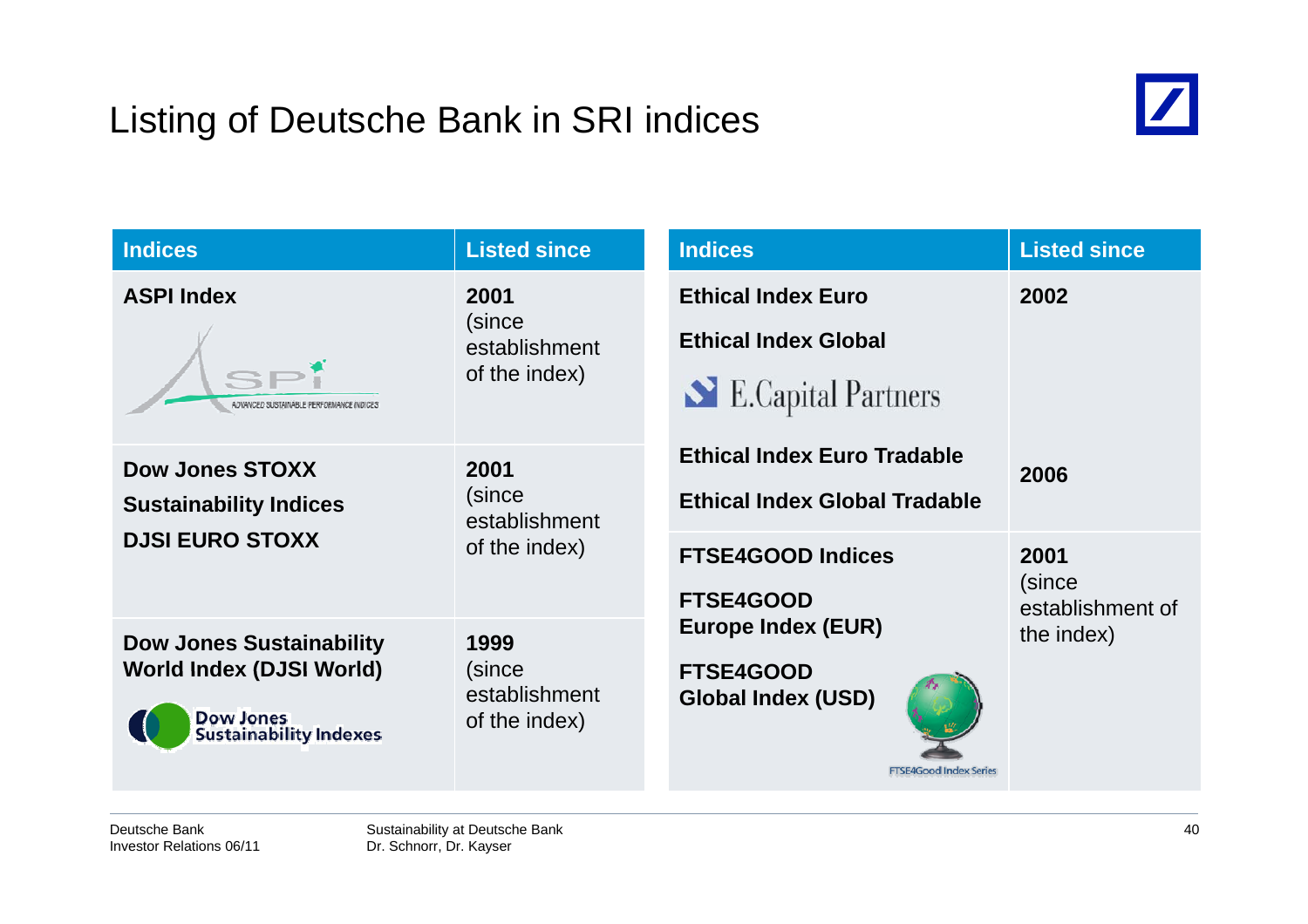# Global governance – our partnerships



| <b>Organization/Institution</b>                                | <b>Profile</b>                                                                                                                                                             |
|----------------------------------------------------------------|----------------------------------------------------------------------------------------------------------------------------------------------------------------------------|
| <b>UN Global Compact</b>                                       | UN initiated code of conduct for corporates: Principles regarding                                                                                                          |
| (since 2000)                                                   | human rights, labour, environment and anti-corruption                                                                                                                      |
| <b>UNEP FI</b>                                                 | Conceived at Rio Earth Summit                                                                                                                                              |
| (since 1992)                                                   | Specialist working groups                                                                                                                                                  |
| <b>Global Reporting Initiative</b><br>(since 2002)             | Multi-stakeholder initiative conceived in 1997<br>Promotion of reporting on economic, ecological, and social<br>performance of organizations                               |
| <b>Principles for Responsible Investment</b><br>(since 2008)   | Initiative of investors cooperating with UNEP FI and UN Global<br>Compact focused on applying ecological and social principles for<br>responsible investments              |
| <b>World Business Council for Sustainable Development</b>      | Global network of leading international companies out of several                                                                                                           |
| (since 2000)                                                   | industries                                                                                                                                                                 |
| Institutional Investors Group on Climate Change (IIGCC)        | Forum for pension funds and other institutional investors on                                                                                                               |
| (since 2008)                                                   | matters relating to climate change                                                                                                                                         |
| <b>Investor Network on Climate Risk (INCR)</b><br>(since 2008) | Network of investors and credit institutions aimed at promoting<br>an understanding of loan risks and investment opportunities<br>against the background of climate change |